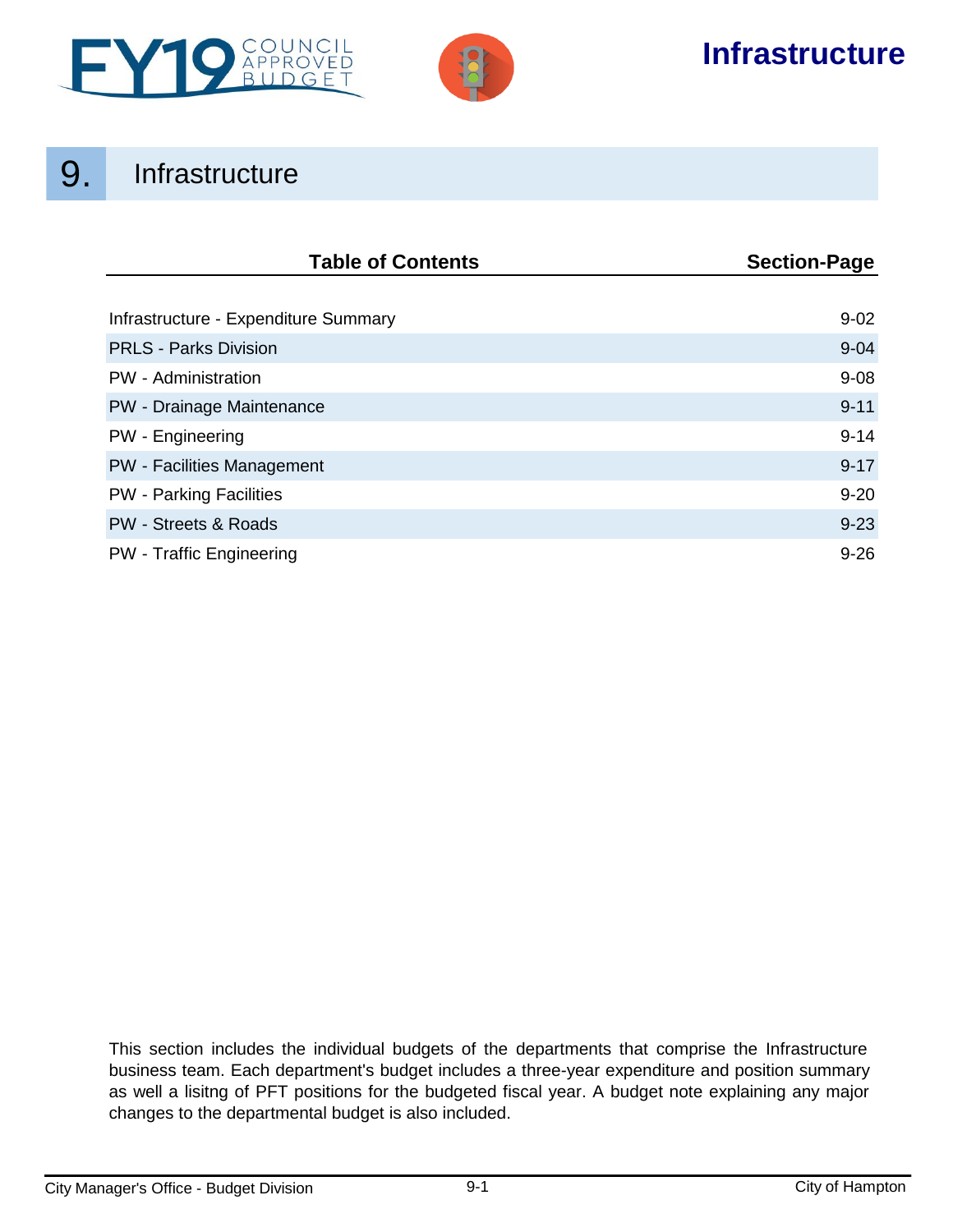<span id="page-1-0"></span>



# **Mission**

The Infrastructure team is comprised of all the Public Works entities and the Parks Division of the Parks, Recreation, and Leisure Services department. The Infrastructure team ensures that the city's properties and physical assets, including our streets, are maintained and improved.

| <b>Departmental Breakdown</b>     |                       |                       |                       |                         |                       |                         |  |  |  |  |
|-----------------------------------|-----------------------|-----------------------|-----------------------|-------------------------|-----------------------|-------------------------|--|--|--|--|
| <b>Departments</b>                | 2016<br><b>Actual</b> | 2017<br><b>Actual</b> | 2018<br><b>Budget</b> | 2018<br><b>Adjusted</b> | 2019<br><b>Budget</b> | Increase/<br>(Decrease) |  |  |  |  |
| <b>PRLS - Parks Division</b>      | 6,076,555             | 5,623,824             | 6,023,054             | 6,051,575               | 6,073,494             | 21,919                  |  |  |  |  |
| PW - Administration               | 204,398               | 213,399               | 228,987               | 232,798                 | 227,157               | (5,641)                 |  |  |  |  |
| PW - Drainage Maintenance         | 1,225,734             | 1,114,741             | 1,363,238             | 1,372,569               | 1,373,573             | 1,004                   |  |  |  |  |
| PW - Engineering                  | 601,609               | 654,038               | 694.599               | 705,278                 | 733,888               | 28,610                  |  |  |  |  |
| <b>PW</b> - Facilities Management | 4,447,448             | 4,587,507             | 4,266,045             | 4,287,897               | 4,299,553             | 11,656                  |  |  |  |  |
| <b>PW</b> - Parking Facilities    | 726,004               | 721,278               | 458,082               | 458,730                 | 203,714               | (255, 016)              |  |  |  |  |
| <b>PW - Streets &amp; Roads</b>   | 2,026,297             | 2,187,321             | 2,519,219             | 2,536,438               | 2,852,900             | 316,462                 |  |  |  |  |
| <b>PW</b> - Traffic Engineering   | 2,863,243             | 2,928,568             | 3,047,773             | 3,056,214               | 3,191,924             | 135,710                 |  |  |  |  |
| <b>Grand Total</b>                | 18,171,288            | 18,030,676            | 18,600,997            | 18,701,499              | 18,956,203            | 254,704                 |  |  |  |  |

# **Percentage of Team's FY 2019 Budget**

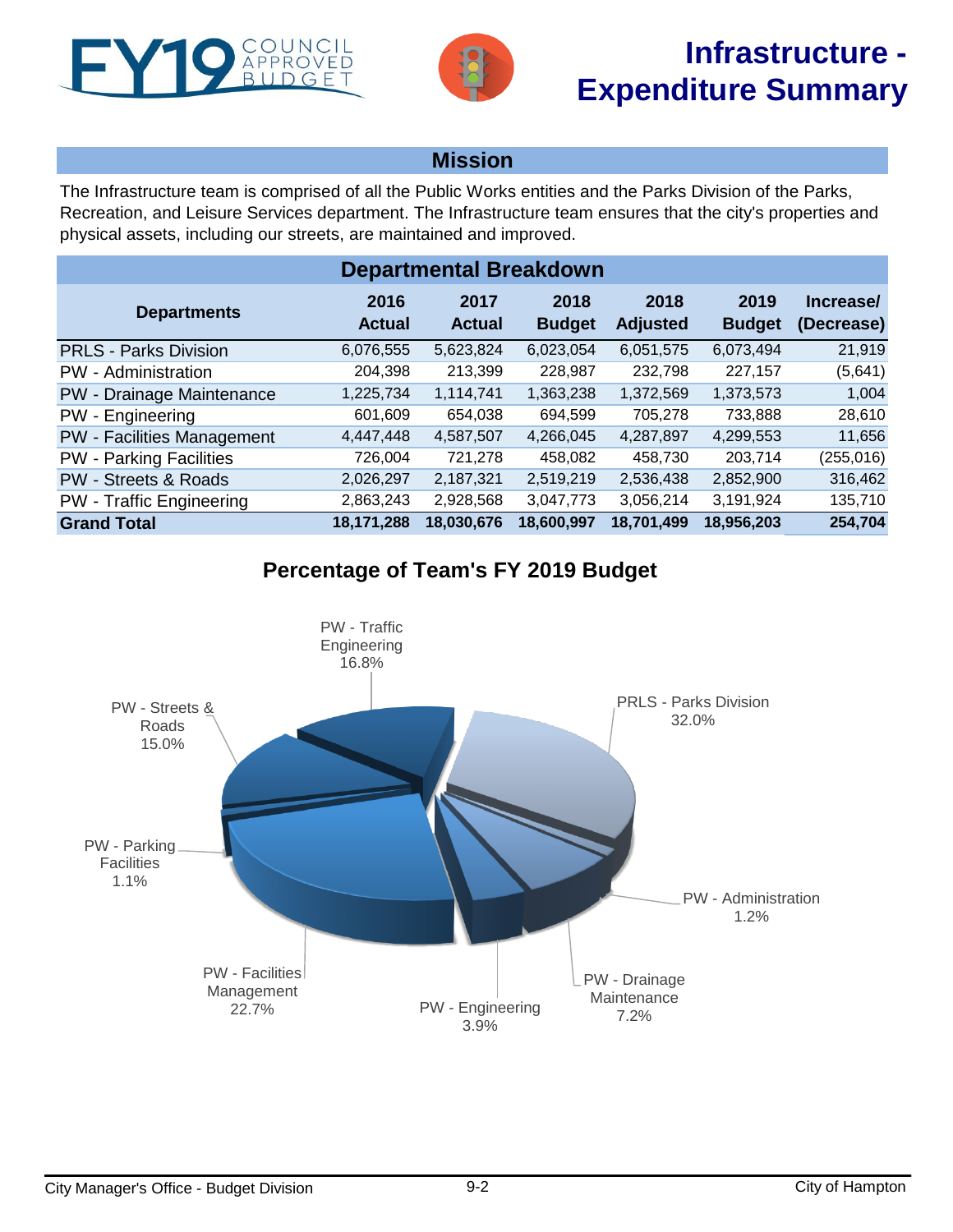



# **Infrastructure - Expenditure Summary**

# **Council Priorities Breakdown**

The entire business team's budget is spent across the following Council strategic priorities, in the following amounts:

| <b>Council Priorities</b>                   | 2016<br><b>Actual</b> | 2017<br><b>Actual</b> | 2018<br><b>Budget</b> | 2018<br><b>Adjusted</b> | 2019<br><b>Budget</b> | Increase/<br>(Decrease) |
|---------------------------------------------|-----------------------|-----------------------|-----------------------|-------------------------|-----------------------|-------------------------|
| Economic Growth                             | 228,843               | 170,504               | 199,477               | 199,477                 | 274,164               | 74,687                  |
| Placemaking                                 | 8,140,535             | 8,140,715             | 8,534,412             | 8,534,412               | 8,849,228             | 314,816                 |
| Living with Water                           | 997,058               | 812,018               | 1,012,114             | 1,012,114               | 1,036,144             | 24,030                  |
| <b>Educated &amp; Engaged Citizenry</b>     | 187,748               | 228,032               | 252,593               | 252,593                 | 254,072               | 1,479                   |
| Safe & Clean Community                      | 2,309,113             | 2,273,264             | 2,606,673             | 2,606,673               | 2,599,574             | (7,099)                 |
| <b>Good Government</b>                      | 6,307,850             | 6,406,144             | 5,995,729             | 6,096,231               | 5,943,023             | (153, 209)              |
| Family Resilience & Economic<br>Empowerment | 142                   | $\Omega$              | 0                     | 0                       | 0                     | 0                       |
| <b>Grand Total</b>                          | 18,171,288            | 18,030,676            | 18,600,997            | 18.701.499              | 18.956.203            | 254,704                 |

# **Percentage of Team's FY 2019 Budget**

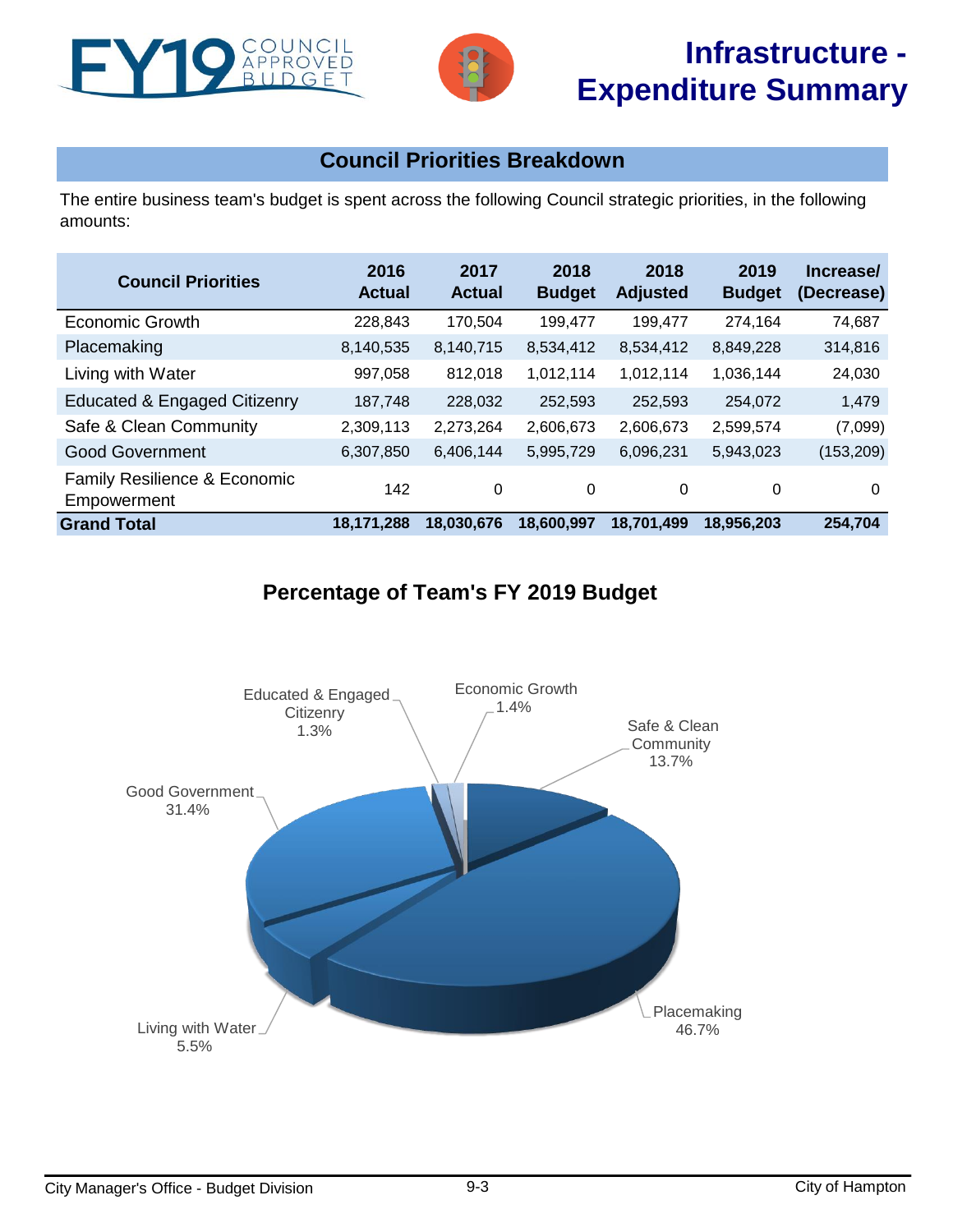<span id="page-3-0"></span>



# **Mission**

The City of Hampton Parks, Recreation and Leisure Services (PRLS) Department strives to inspire and sustain a passion for parks, recreation and leisure services by providing the highest quality of lifelong opportunities in the areas of recreation, education, culture and adventure that enhances the quality of life for our citizens and guests.



# Expenditure Summary and History

| Capital Outlay            | 34.771    | 8.860     | 62.071        | 62.071    | 62.071        |            |
|---------------------------|-----------|-----------|---------------|-----------|---------------|------------|
| <b>Operating Expenses</b> | 4,007,141 | 3,504,462 | 3,907,441     | 3,907,441 | 3,968,861     | 61,420     |
| <b>Personnel Services</b> | 2,034,643 | 2,110,502 | 2,053,542     | 2,082,063 | 2,042,562     | (39, 501)  |
|                           | Actual    | Actual    | <b>Budget</b> | Adjusted  | <b>Budget</b> | (Decrease) |
|                           | 2016      | 2017      | 2018          | 2018      | 2019          | lncrease / |

| Permanent Full-Time (PFT) Staffing History |        |        |               |          |               |            |  |
|--------------------------------------------|--------|--------|---------------|----------|---------------|------------|--|
|                                            |        |        |               |          |               |            |  |
|                                            | 2016   | 2017   | 2018          | 2018     | 2019          | lncrease / |  |
|                                            | Actual | Actual | <b>Budget</b> | Adjusted | <b>Budget</b> | (Decrease) |  |
| <b>PFT Positions</b>                       | 55.0   | 53.0   | 53.0          | 53.0     | 53.0          | 0.0        |  |

## *Budget Note*

The FY18 Adjusted Budget includes funding for the 2% general wage increase (GWI) that was originally budgeted in Retirement and Employee Benefits. The net increase for FY19 is attributed to transferring vacancy savings to operating expenses to fund various grounds keeping contracts along with an increase in fixed costs.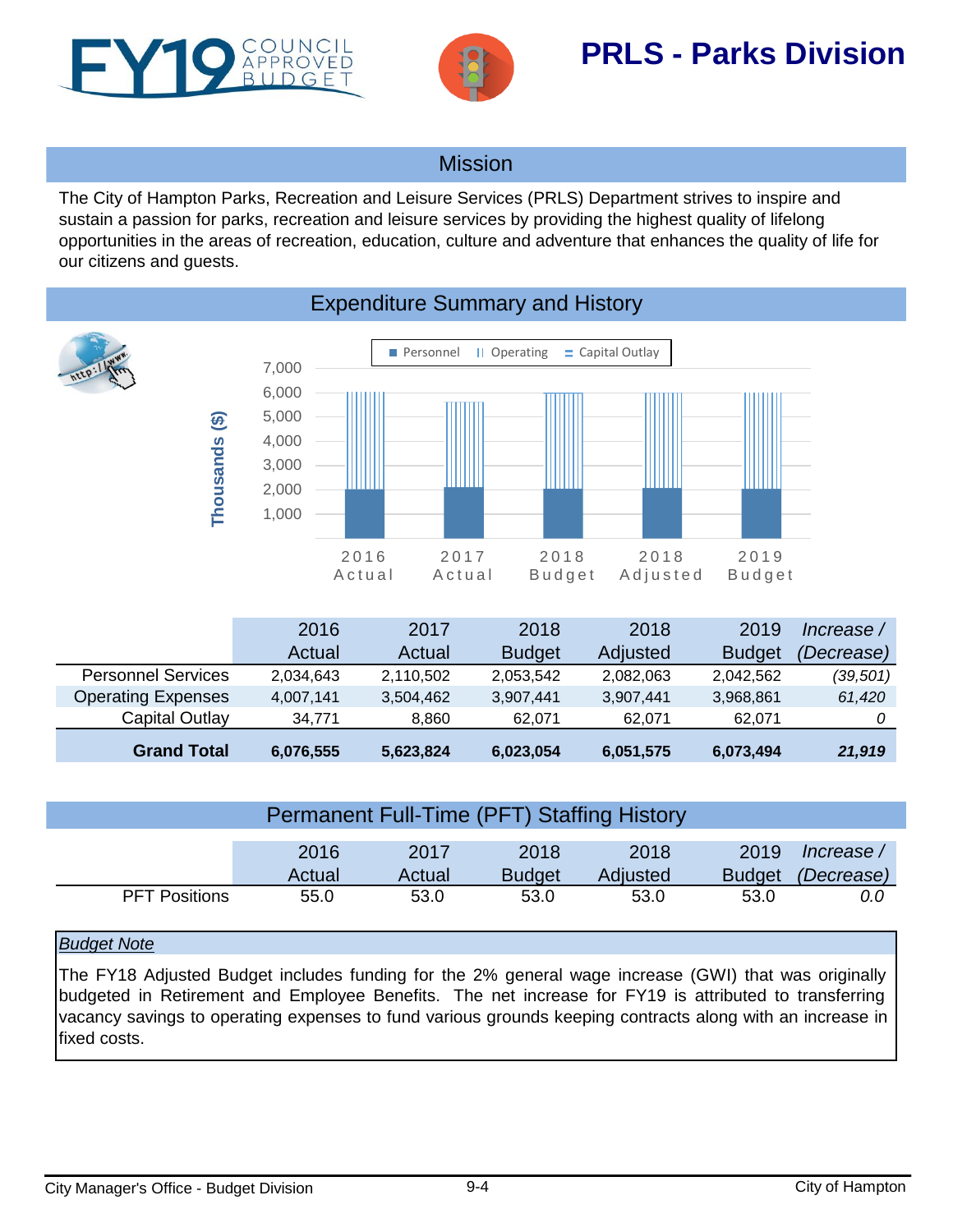



| <b>Position</b>                | # of PFT | <b>Position</b>                | # of PFT |
|--------------------------------|----------|--------------------------------|----------|
| TREE TRIMMER                   | 2        | ADMINISTRATIVE ASSISTANT-SR    |          |
| CONTRACT COORDINATOR           | 2        | ADMINISTRATIVE ASSISTANT       |          |
| OFFICE SPECIALIST-SENIOR       | 3        | <b>PARKS MANAGER</b>           | 3        |
| DEPUTY DIRECTOR OF PRLS        |          | PARKS MASTER TECHNICIAN        | 12       |
| DIR. OF PARKS/REC/LEISURE SERV |          | <b>PARKS SENIOR TECHNICIAN</b> | 12       |
| TREE MAINTENANCE CREW LEADER   |          | PARKS TECHNICIAN TEAM LEADER   | 4        |
|                                |          | <b>PARKS TECHNICIAN</b>        | 10       |
|                                |          |                                |          |

**Grand Total: 53**

*\* Positions are frozen to fund maintenance contracts.*

| <b>Performance Indicators</b> |
|-------------------------------|
|-------------------------------|

| <b>Indicator</b>                                                                                                                            | <b>Type</b> | 2016<br><b>Actual</b> | 2017<br><b>Actual</b> | 2018<br><b>Estimate</b> | 2019<br>Target |
|---------------------------------------------------------------------------------------------------------------------------------------------|-------------|-----------------------|-----------------------|-------------------------|----------------|
| % of all athletic fields that have been<br>mowed and trimmed weekly during<br>respective seasons                                            | Outcome     | 99%                   | 99%                   | 99%                     | 100%           |
| % of all city playgrounds inspected on a<br>monthly basis                                                                                   | Outcome     | 100%                  | 100%                  | 100%                    | 100%           |
| % of all non-contract rights-of-way that<br>are mowed, trimmed, edged, and<br>cleaned city-wide, during mowing<br>season (April to October) | Outcome     | 100%                  | 100%                  | 100%                    | 100%           |
| # of Pavilion permits issued for the<br>parks to date                                                                                       | Output      | n/a                   | n/a                   | 1,236                   | 1,400          |
| Bluebird Gap Farm - # of Visitors                                                                                                           | Output      | 253,222               | 270,000               | 220,000                 | 250,000        |
| Bluebird Gap Farm - # of Programs                                                                                                           | Output      | 55                    | 27                    | 60                      | 60             |
| Sandy Bottom Nature Park - # Program<br>Attendees                                                                                           | Output      | 11,236                | 9,147                 | 10,000                  | 11,000         |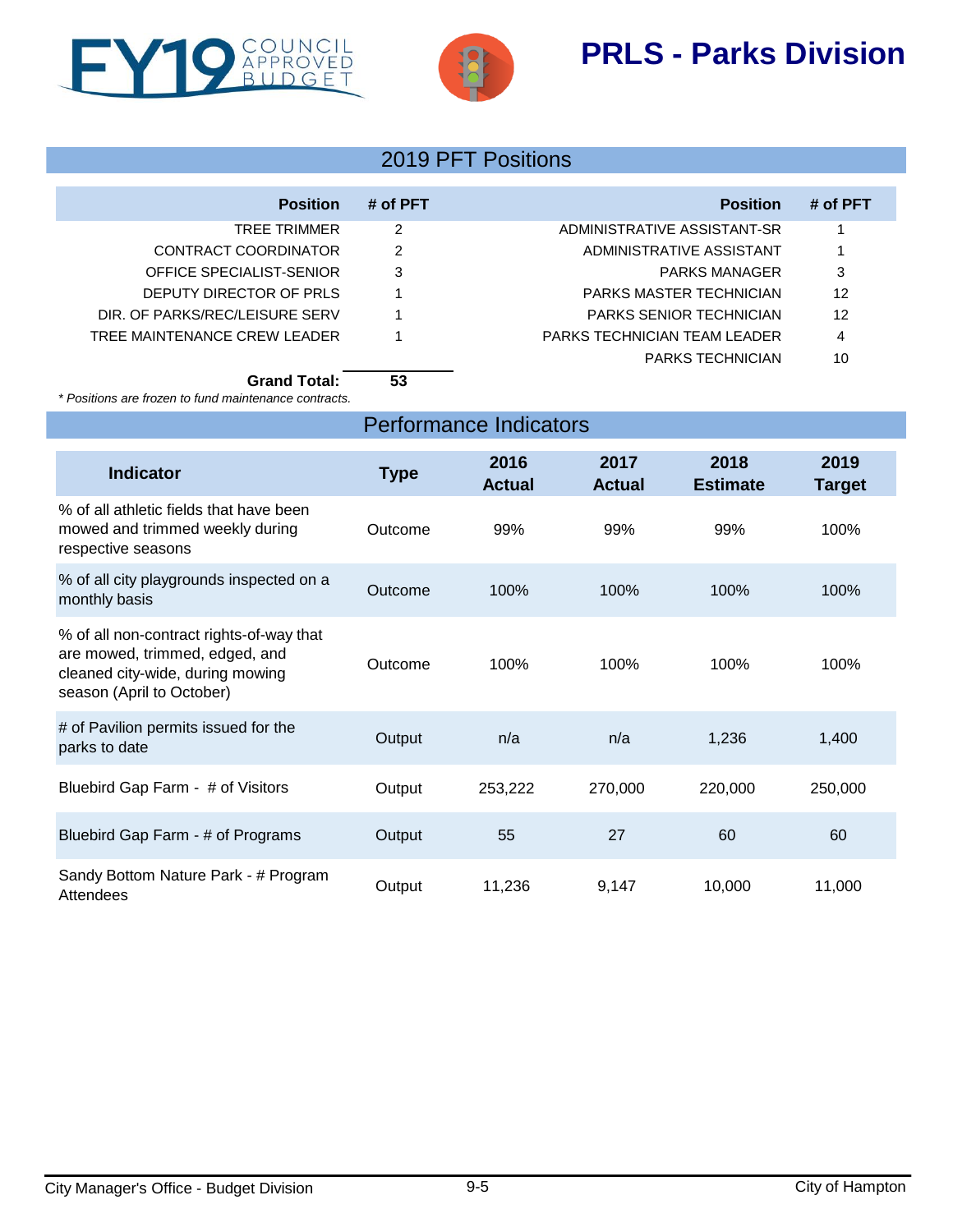





### **Leadership & Management \$145,835**

Provide leadership and management for the Hampton Parks, Recreation & Leisure Services Department so that the objectives of the department are met. Ensure proper maintenance of all municipal parks, grounds, beaches, golf courses, recreational areas and the Hampton History Museum. Adopt rules and regulations in order to provide for public health, safety and welfare of the city in the areas of supervision, authority and control to ensure compliance with City Code Chapter 26. Manage the budget and administrative functions of the department and provide technical resources for difficult issues.

### **Administrative Support \$382,199**

Provide administrative support and supervision for the Parks Department including specialized interdepartmental support, financial management, and customer service.

### **Athletic Field Maintenance \$424,503**

Provide daily management and field maintenance at 36 ball fields, 20 football fields, 26 soccer fields, 66 tennis courts, 15 softball fields and Darling Stadium in support of high school, little league and adult sports programs. Maintain scoreboards, athletic field fencing and lighting systems to ensure equipment is operational and citizens are safe.

## **Equipment Maintenance \$9,466**

Supply inventory needed to operate basic repair shop for small tools and equipment.

## **Facilities Maintenance / Special Event Support 1000 and 1000 and 1000 and 1000 and 1000 and 1000 and 1000 and 1000 and 1000 and 1000 and 1000 and 1000 and 1000 and 1000 and 1000 and 1000 and 1000 and 1000 and 1000 and 1**

Perform select repairs and maintenance of systems in park facilities and recreation centers; build, install and remove display structures for Hampton History Museum; provide set-up, support and clean-up services for special events; transport and attend mobile stage engagements; plan and execute staff construction projects or contract projects; coordinate refuse collection at all parks and city facilities; provide oversight and supervision of the Buckroe Beach Park and Buckroe Pier; inspect, repair and maintain all playgrounds on city property.

### **Grounds Maintenance \$2,367,606**

Maintain grounds for a variety of city-owned properties, the use of which determines the degree of maintenance performed at each site. Work includes mowing on a 14-day schedule; edging all major roadway curb lines and medians monthly and cleaned up to reduce stormwater contamination; public buildings and high-profile areas are mowed weekly; maintenance on park grounds, irrigation systems and decorative fountains; monitoring shelters during events; and other duties based on seasonal requirements. Participation in the Safe and Clean Initiative.

### **Litter/Public Ground Maintenance \$43,301**

Provide daily city-wide litter collection for major thoroughfares such as Mercury and Victoria Boulevards, Armistead, LaSalle and Pembroke Avenues, Big Bethel Road, King Street and six interstate connection locations in Hampton.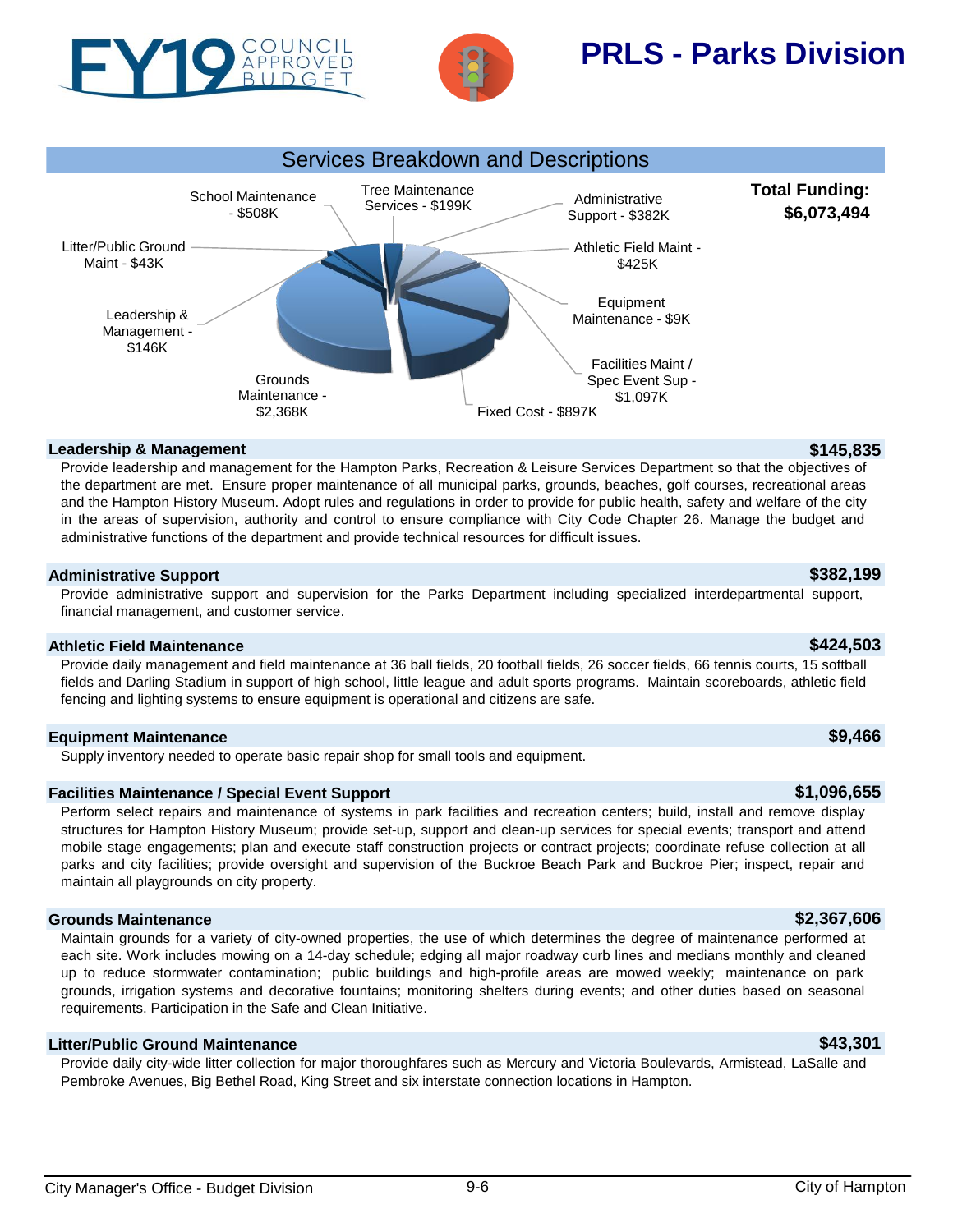



## **School Maintenance \$508,143**

Provide contract services to landscape, mow, edge, remove litter and debris, and provide improvement and beautification enhancements for 16 area public schools on a ten (10) day work schedule. Inspect, repair and provide complete maintenance services for school playground equipment and athletic facilities on a quarterly basis.

## **Tree Maintenance Services \$198,705**

Perform all aspects of tree maintenance on city properties and rights-of-way city-wide, respond to emergency call outs and storm cleanup and provide oversight of contractor.

### **Fixed Cost \$897,081**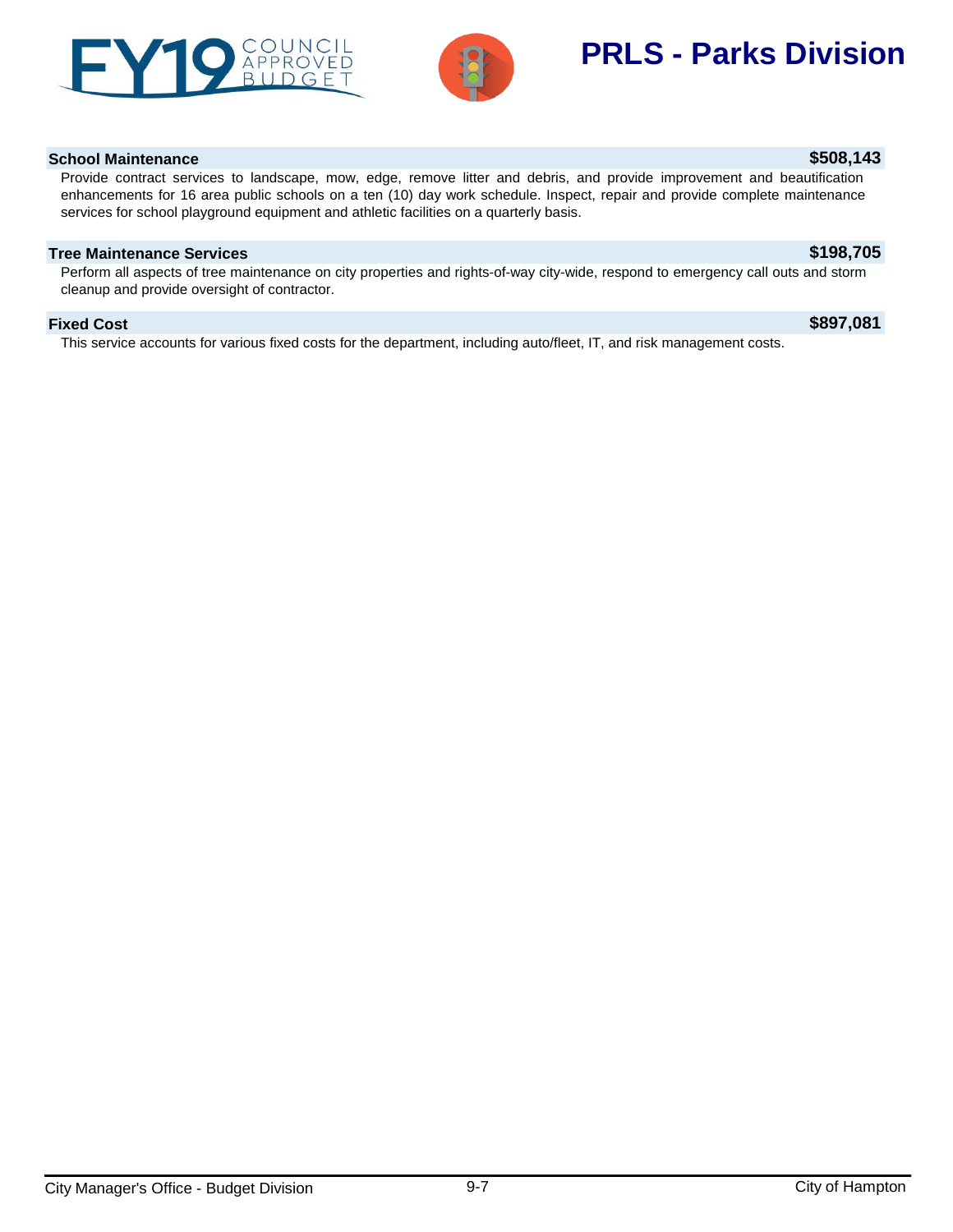<span id="page-7-0"></span>



# **PW - Administration**

# Mission

The mission of the administrative division of the Department of Public Works is to provide general oversight and guidance to the divisions making up the department in advancement of the overall departmental mission. To provide for the health, safety and welfare of the public and the protection of the environment in a professional manner, while delivering the best possible customer service with integrity, initiative, innovation, dedication, teamwork, expertise and safety.



|                           | 2016    | 2017    | 2018          | 2018     | 2019          | lncrease /        |
|---------------------------|---------|---------|---------------|----------|---------------|-------------------|
|                           | Actual  | Actual  | <b>Budget</b> | Adjusted | <b>Budget</b> | <i>(Decrease)</i> |
| <b>Personnel Services</b> | 180.484 | 190.553 | 185.790       | 189.601  | 189,506       | (95)              |
| <b>Operating Expenses</b> | 23.914  | 22,846  | 43.197        | 43.197   | 37.651        | (5, 546)          |
| Capital Outlay            |         |         |               | 0        |               |                   |
| <b>Grand Total</b>        | 204,398 | 213,399 | 228,987       | 232,798  | 227,157       | (5,641)           |

| <b>Permanent Full-Time (PFT) Staffing History</b> |                |                |                       |                  |                       |                          |
|---------------------------------------------------|----------------|----------------|-----------------------|------------------|-----------------------|--------------------------|
|                                                   | 2016<br>Actual | 2017<br>Actual | 2018<br><b>Budget</b> | 2018<br>Adjusted | 2019<br><b>Budget</b> | lncrease /<br>(Decrease) |
| <b>PFT Positions</b>                              | 2.0            | 2.0            | 2.0                   | 2.0              | 2.0                   | 0.0                      |

## *Budget Note*

The FY18 Adjusted Budget includes funding for the 2% general wage increase (GWI) that was originally budgeted in Retirement and Employee Benefits. Operating Expenses were reduced to help balance the budget.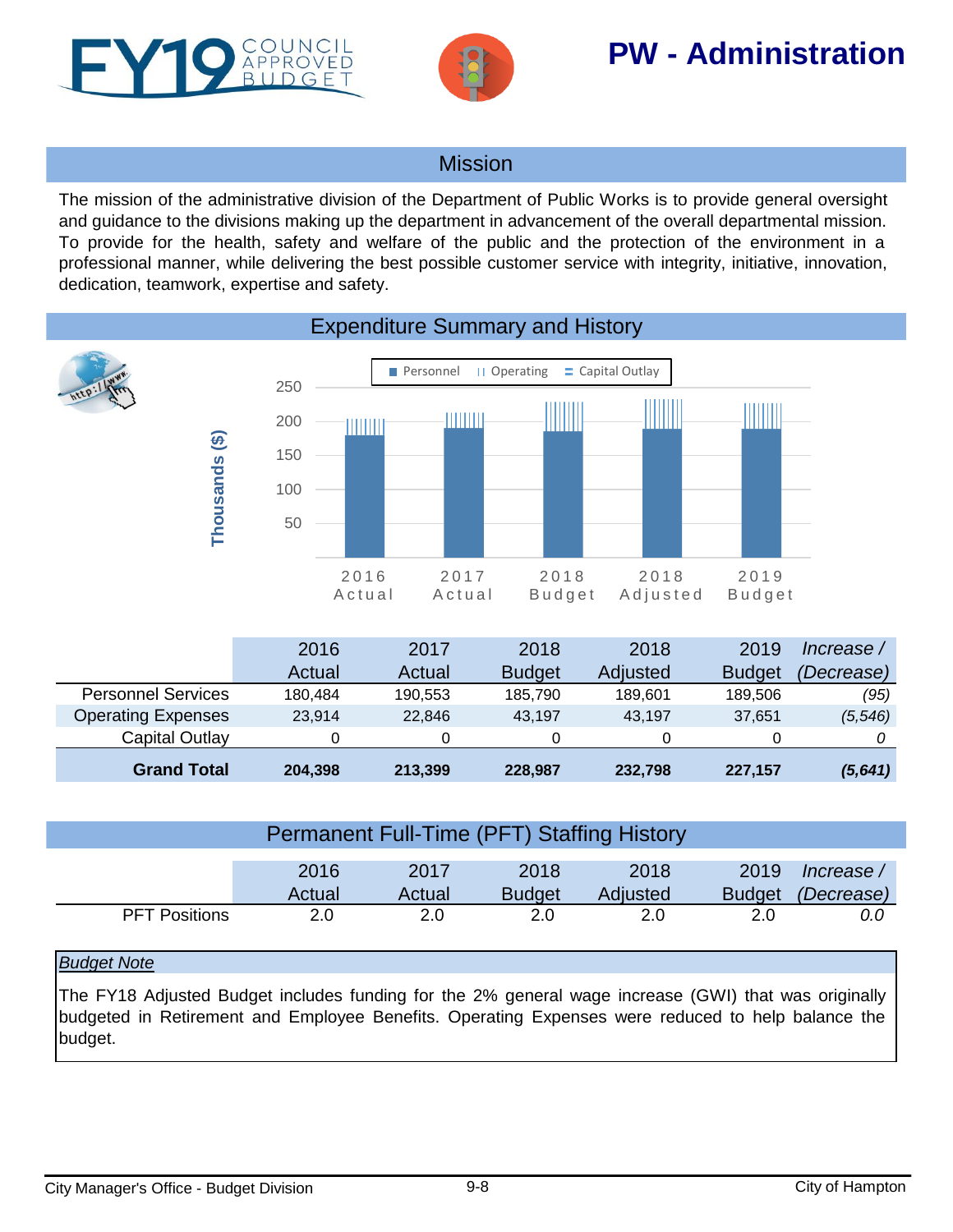



# **PW - Administration**

|                             |                   | 2019 PFT Positions |
|-----------------------------|-------------------|--------------------|
|                             |                   |                    |
|                             | Position # of PFT |                    |
| DIRECTOR OF PUBLIC WORKS    |                   |                    |
| ADMINISTRATIVE ASSISTANT-SR |                   |                    |
|                             |                   |                    |

**Grand Total: 2**

|                                                              | Performance Indicators |                       |                       |                         |                       |  |
|--------------------------------------------------------------|------------------------|-----------------------|-----------------------|-------------------------|-----------------------|--|
| <b>Indicator</b>                                             | <b>Type</b>            | 2016<br><b>Actual</b> | 2017<br><b>Actual</b> | 2018<br><b>Estimate</b> | 2019<br><b>Target</b> |  |
| Service Requests received from<br>311 - Administration       | Output                 | 350                   | 350                   | 350                     | 350                   |  |
| Service Requests received from<br>311 - Drainage Maintenance | Output                 | 2,132                 | 2,200                 | 2,200                   | 2,200                 |  |
| Service Requests received from<br>311 - Solid Waste          | Output                 | 14,821                | 14,900                | 14,900                  | 14,900                |  |
| Service Requests received from<br>311 - Streets and Roads    | Output                 | 2,800                 | 2,800                 | 2,800                   | 2,800                 |  |
| Service Requests received from<br>311 - Traffic Engineering  | Output                 | 1,874                 | 1,900                 | 1,900                   | 1,900                 |  |
| Service Requests received from<br>311 - Wastewater           | Output                 | 3,873                 | 3,900                 | 3,900                   | 3,900                 |  |
| Service Requests received from<br>311 - Facilities           | Output                 | 3,159                 | 3,200                 | 3,200                   | 3,200                 |  |
| Service Requests received from<br>311-Engineering            | Output                 | 24                    | 30                    | 30                      | 30                    |  |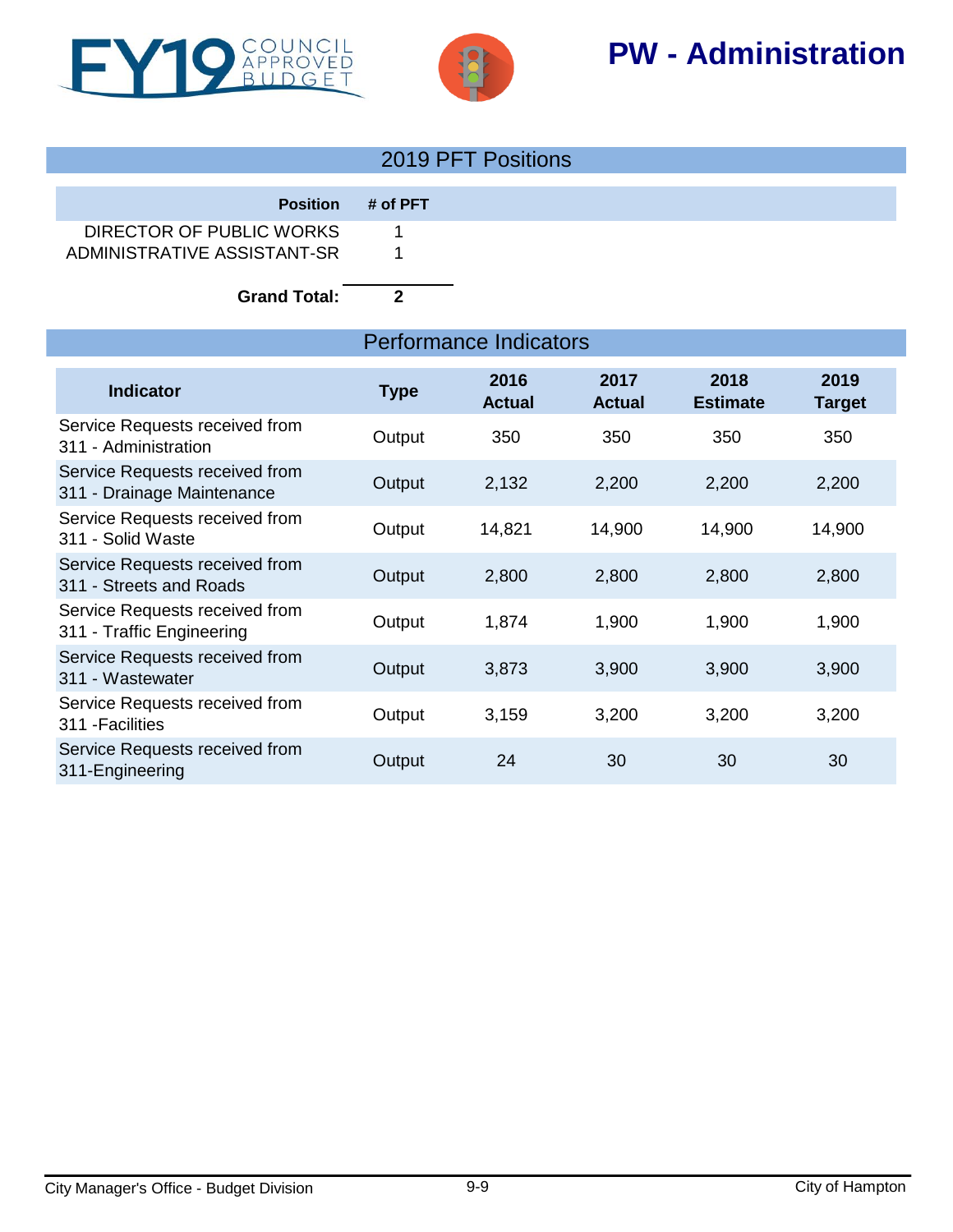



# **PW - Administration**



To provide oversight and coordination among the various Public Works divisions and departments, so that essential core services are received by our citizens to ensure that the daily operations and duties of each division are carried out by administrative and customer support.

## **Fixed Cost \$4,545**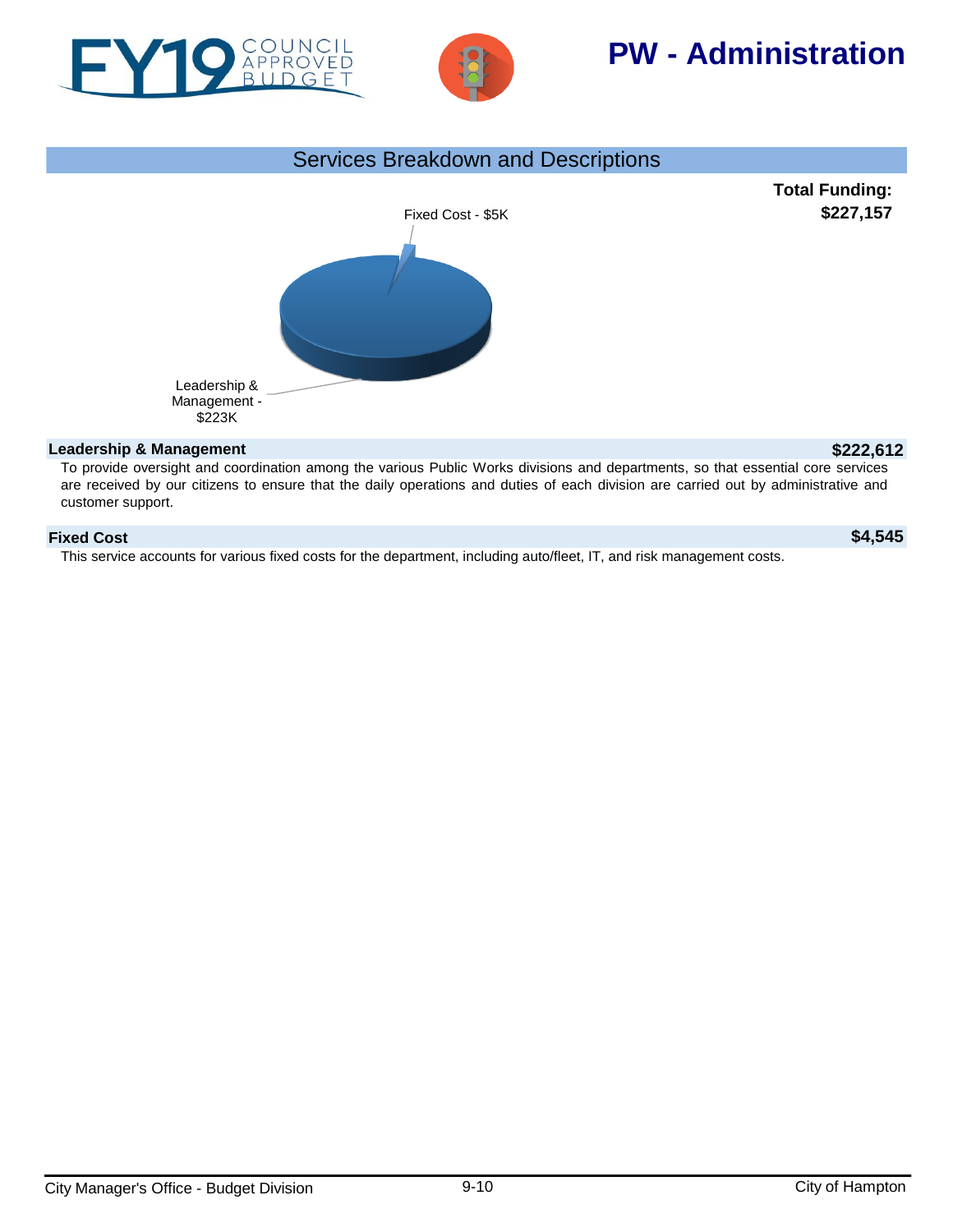<span id="page-10-0"></span>



# Mission

Expenditure Summary and History

The mission of the Drainage Maintenance Division is to proactively protect lives and property from flooding events and perform ongoing maintenance and repairs to the entire public drainage system.

### **Personnel II Operating**  $\equiv$  **Capital Outlay** 1,600 1,400 1,200 Thousands (\$) **Thousands (\$)** 1,000 800 600 400 200 2016 2017 2018 2018 2019 A c t u a l A c t u a l B u d g e t A d j u s t e d B u d g e t

|                           | 2016      | 2017      | 2018          | 2018      | 2019          | lncrease / |
|---------------------------|-----------|-----------|---------------|-----------|---------------|------------|
|                           | Actual    | Actual    | <b>Budget</b> | Adjusted  | <b>Budget</b> | (Decrease) |
| <b>Personnel Services</b> | 671.477   | 581.255   | 749,395       | 758.726   | 703.818       | (54,908)   |
| <b>Operating Expenses</b> | 554.257   | 528,194   | 613,843       | 613.843   | 669.755       | 55,912     |
| Capital Outlay            |           | 5.292     |               | 0         |               |            |
| <b>Grand Total</b>        | 1,225,734 | 1,114,741 | 1,363,238     | 1,372,569 | 1,373,573     | 1,004      |

|                      | 2016<br>Actual | 2017<br>Actual | 2018<br><b>Budget</b> | 2018<br>Adjusted | 2019<br><b>Budget</b> | lncrease /<br>(Decrease) |
|----------------------|----------------|----------------|-----------------------|------------------|-----------------------|--------------------------|
| <b>PFT Positions</b> | 23.0           | 23.0           | 23.0                  | 23.0             | 21.0                  | (2.0)                    |

## *Budget Note*

The FY18 Adjusted Budget includes funding for the 2% general wage increase (GWI) that was originally budgeted in Retirement and Employee Benefits. The decrease in Personnel Services is due to the cancellation of two (2) vacant Equipment Operator II positions to establish one (1) Traffic Signal Electronics Technician position during fiscal year 2018 that will be housed in Public Works: Traffic Engineering. The increase in Operating Expenses is due to higher fixed costs.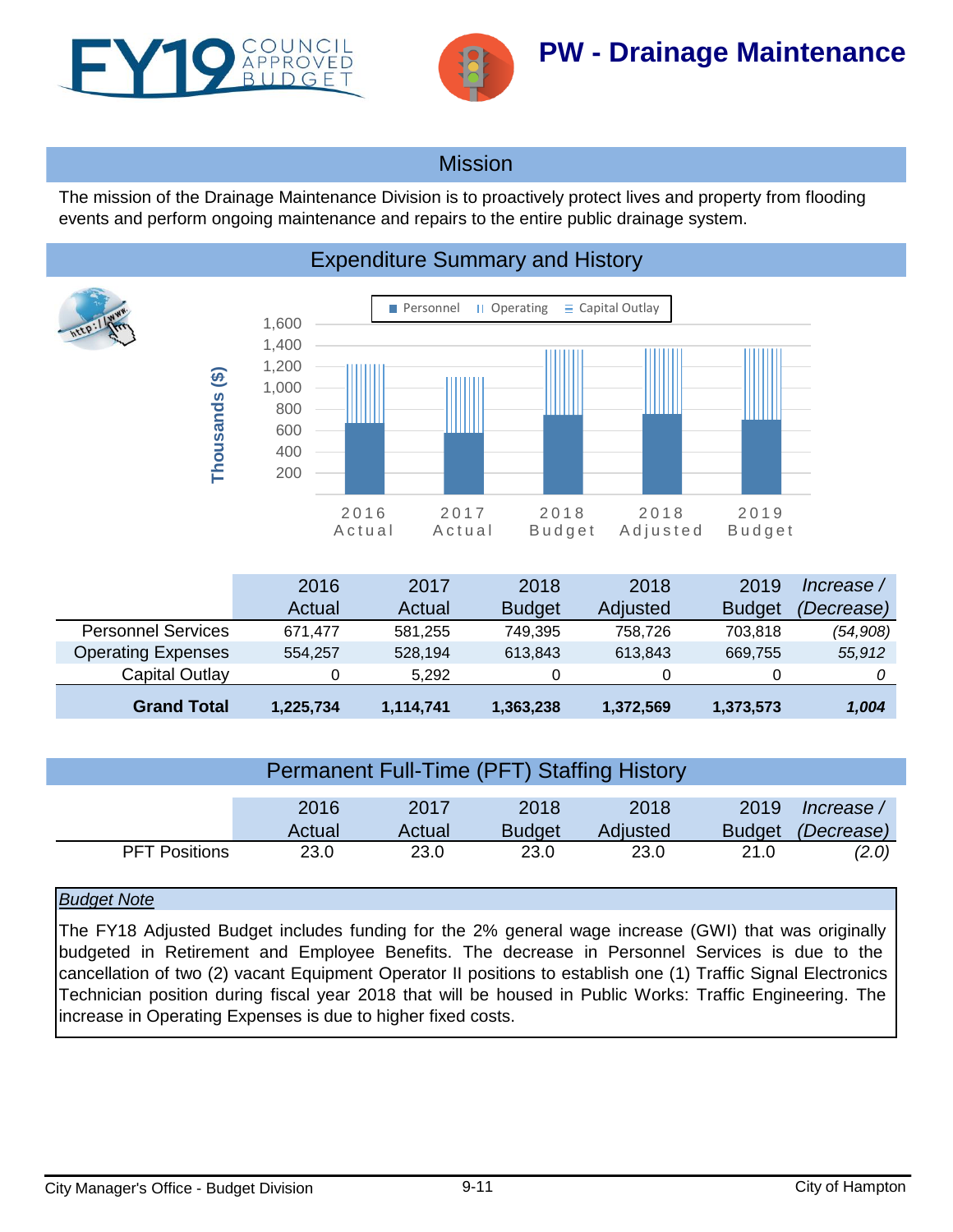



# 2019 PFT Positions

| <b>Position</b>           | # of PFT | <b>Position</b>                   | # of PFT |
|---------------------------|----------|-----------------------------------|----------|
| OFFICE SPECIALIST-SENIOR  |          | EQUIP OPER II                     | 3        |
| RIGHT-OF-WAY AGENT        |          | <b>HEAVY EQUIPMENT TECHNICIAN</b> |          |
| DRAINAGE MAINTENANCE TECH | 4        | PEST CONTROL TECHNICIAN           | 3        |
| EQUIP OPER IV             | 2        | EQUIP OPER III                    | 3        |
| EQUIP OPER V              |          | STORMWATER OPS MANAGER            |          |
|                           |          | ENTOMOLOGY SERVICE MANAGER        |          |
| <b>Grand Total:</b>       | 21       |                                   |          |

| <b>Performance Indicators</b>                   |             |                       |                       |                         |                       |  |  |  |  |
|-------------------------------------------------|-------------|-----------------------|-----------------------|-------------------------|-----------------------|--|--|--|--|
| <b>Indicator</b>                                | <b>Type</b> | 2016<br><b>Actual</b> | 2017<br><b>Actual</b> | 2018<br><b>Estimate</b> | 2019<br><b>Target</b> |  |  |  |  |
| # of Curb Drop Inlets Cleaned<br>Annually       | Output      | 176,724               | 28,021                | 100,000                 | 100,000               |  |  |  |  |
| # of linear feet of Ditches Cleaned<br>Annually | Output      | 1,231,645             | 831,696               | 875,000                 | 875,000               |  |  |  |  |
| # of square feet of Pipe Cleaned<br>Annually    | Output      | 530,122               | 63,109                | 70,000                  | 80,000                |  |  |  |  |
| # of Cave-ins Repaired                          | Output      | 2,817                 | 325                   | 1,400                   | 1,400                 |  |  |  |  |
| # of Structures Repaired                        | Output      | 258                   | 46                    | 45                      | 50                    |  |  |  |  |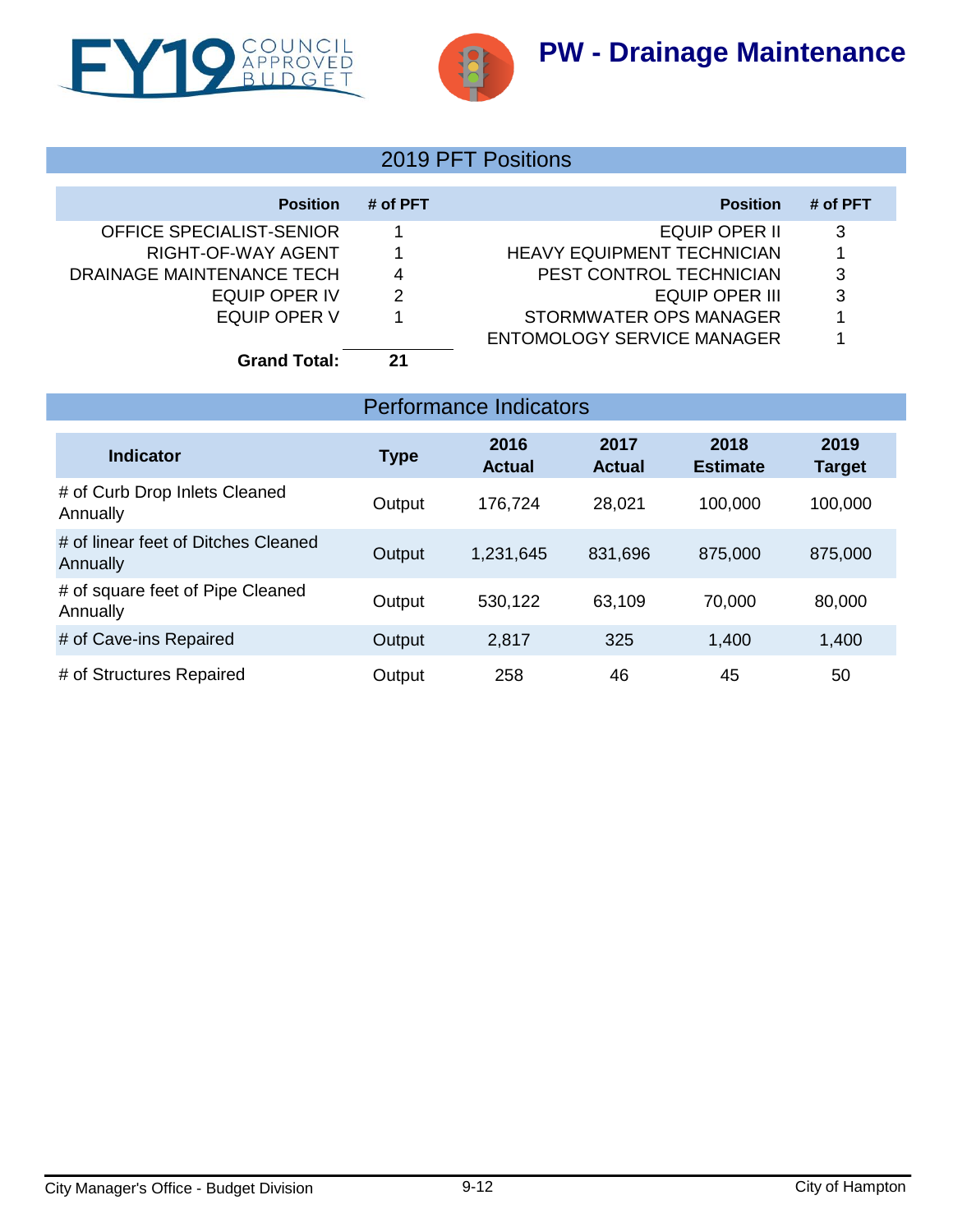



# **PW - Drainage Maintenance**



## **Construction (Repair Line) \$261,367**

**Total Funding: \$1,373,573**

To install new stormwater and repair old drainage infrastructure, including cave-ins over storm pipes, curb drop inlets and yard drains.

### **Dredging \$10,000**

To maintain the Salt Pond channel to a depth accommodative to boat traffic to the marina and docks located in the area; perform semi-annual maintenance of five (5) channel markers and lights in the Salt Pond channel; perform emergency repairs as needed; and to conduct depth reports to ensure channel is not silted.

## **Insect Control (Mosquito Control) \$220,074**

To provide mosquito control services for residents and visitors to Hampton through the reduction of mosquito breeding habitats; surveillance of mosquito larvae and adults; chemical treatment of breeding sites; application of chemical spray to reduce the population of adult mosquitoes; and education of residents and visitors to the City regarding mosquito control methods available. Collect, identify, process adult mosquitoes and submit them to the State Health Department for testing (West Nile and Eastern Equine Encephalitis). Provide stinging insect control on public property and identification and advice regarding insects and other pests in the City. Mosquito Control also provides maintenance of stormwater drainage in designated areas of the City after rain events and is called on to participate in emergency situations such as hurricanes and snow storms.

## **Off Street (Remove Ditch Vegetation) \$184,364**

To maintain all outfall ditches receiving street runoff in the City twice a year which involves removing debris, cutting grass and overgrowth, and slope mower operations.

## **Street Side (Clean Ditches) \$196,212**

To clean all road side ditches and curb drop inlets, as needed, in the City at least once a year. Assist in cave-in repairs on roadways caused by drainage infrastructure failures and routinely clean underground storm pipes.

### **Fixed Cost \$501,556**

This service accounts for various fixed costs for the department, including auto/fleet, IT, and risk management costs.

# City Manager's Office - Budget Division 9-13 City of Hampton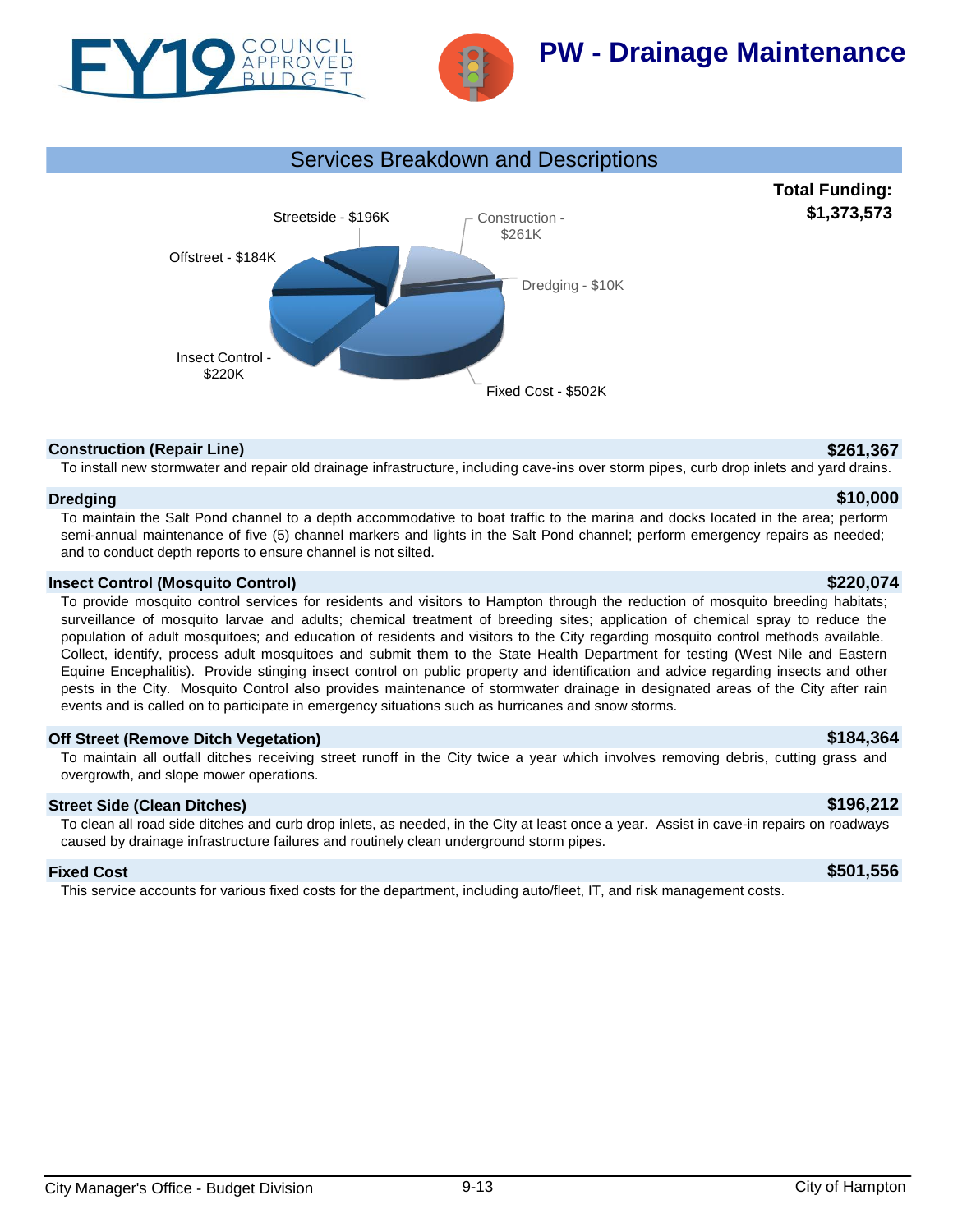<span id="page-13-0"></span>



# **PW - Engineering**

# Mission

The City of Hampton's Public Works ~ Engineering Services "helps implement what you imagine." Engineering Services provides capital project management, private development plan review, civil engineering design and construction cost estimating, surveying, drafting and related services to City departments, developers, neighborhoods, consultants, contractors and outside agencies, in a thorough, responsive and accurate manner in order to enhance the City's economic development and improve the quality of life in our community.



|                      | <b>Permanent Full-Time (PFT) Staffing History</b> |                |                       |                  |                       |                          |
|----------------------|---------------------------------------------------|----------------|-----------------------|------------------|-----------------------|--------------------------|
|                      | 2016<br>Actual                                    | 2017<br>Actual | 2018<br><b>Budget</b> | 2018<br>Adjusted | 2019<br><b>Budget</b> | Increase /<br>(Decrease) |
| <b>PFT Positions</b> | 7.0                                               | 8.0            | 9.0                   | 9.0              | 9.0                   | 0.0                      |

## *Budget Note*

The FY18 Adjusted Budget includes funding for the 2% general wage increase (GWI) that was originally budgeted in Retirement and Employee Benefits. The increase in Personnel Services is the result of filling two (2) previously vacant positions at a salary rate higher than the minimum of the pay scale. The decrease in Operating Expenses is due to lower fixed costs.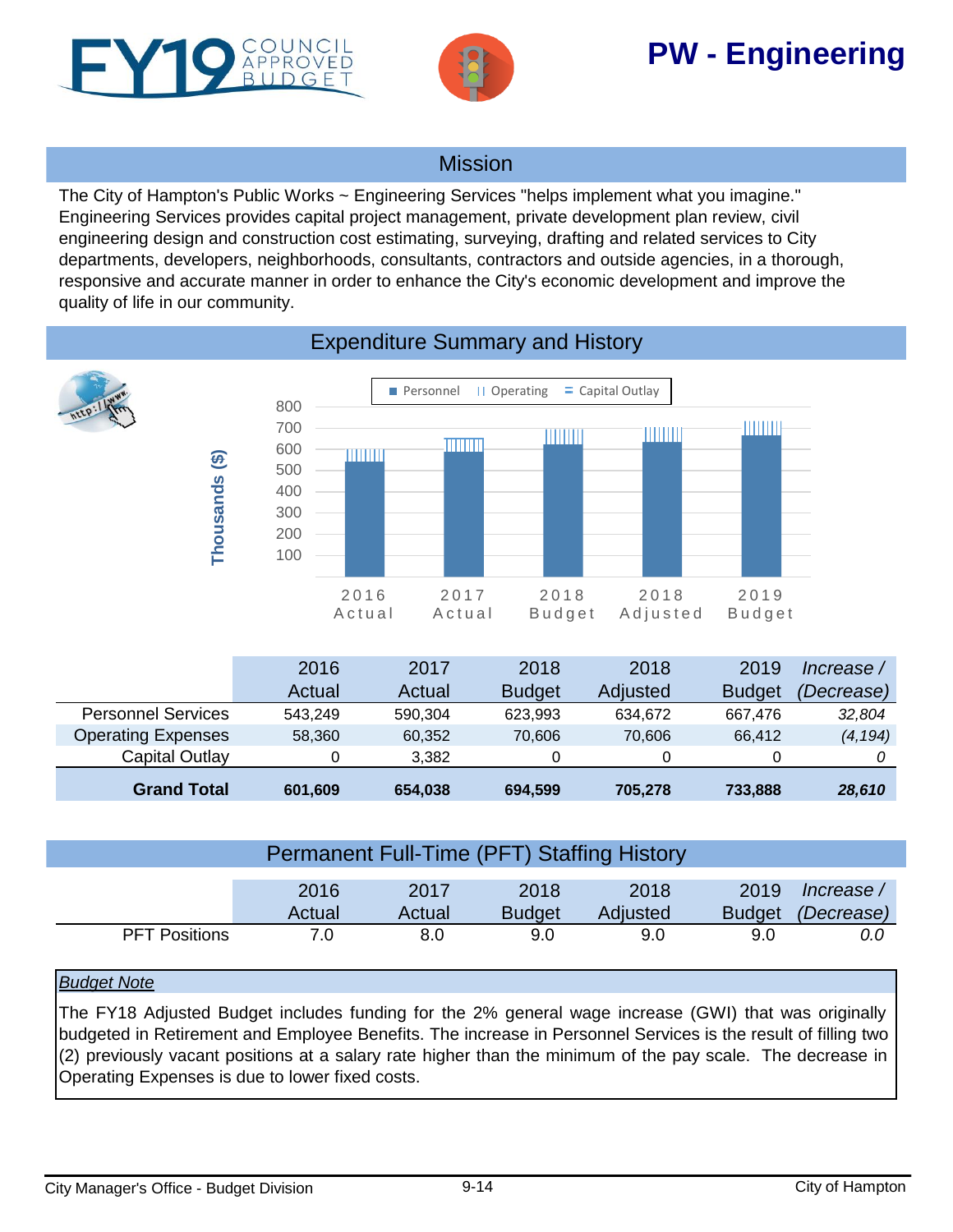# **PW - Engineering**





# 2019 PFT Positions

| <b>Position</b>              | # of PFT | <b>Position</b>                   | # of PFT |
|------------------------------|----------|-----------------------------------|----------|
| <b>CITY SURVEYOR</b>         |          | <b>SURVEYING TECHNICIAN</b>       |          |
| <b>VDOT PROJECTS MANAGER</b> |          | <b>TECHNICAL SERVICES MANAGER</b> |          |
| CIVIL ENGINEERING TECHNICIAN | 1        | <b>CITY ENGINEER</b>              |          |
| CIVIL ENGINEER-SENIOR        | 3        |                                   |          |
| <b>Grand Total:</b>          | 9        |                                   |          |

| <b>Performance Indicators</b>                                     |         |                       |                       |                         |                       |  |  |  |  |  |
|-------------------------------------------------------------------|---------|-----------------------|-----------------------|-------------------------|-----------------------|--|--|--|--|--|
| Indicator                                                         | Type    | 2016<br><b>Actual</b> | 2017<br><b>Actual</b> | 2018<br><b>Estimate</b> | 2019<br><b>Target</b> |  |  |  |  |  |
| % of City Administered VDOT<br><b>Funded Projects on Schedule</b> | Outcome | $100\%$               | 100%                  | 100%                    | 100%                  |  |  |  |  |  |
| # of Capital Projects Managed                                     | Output  | 70                    | 65                    | 65                      | 65                    |  |  |  |  |  |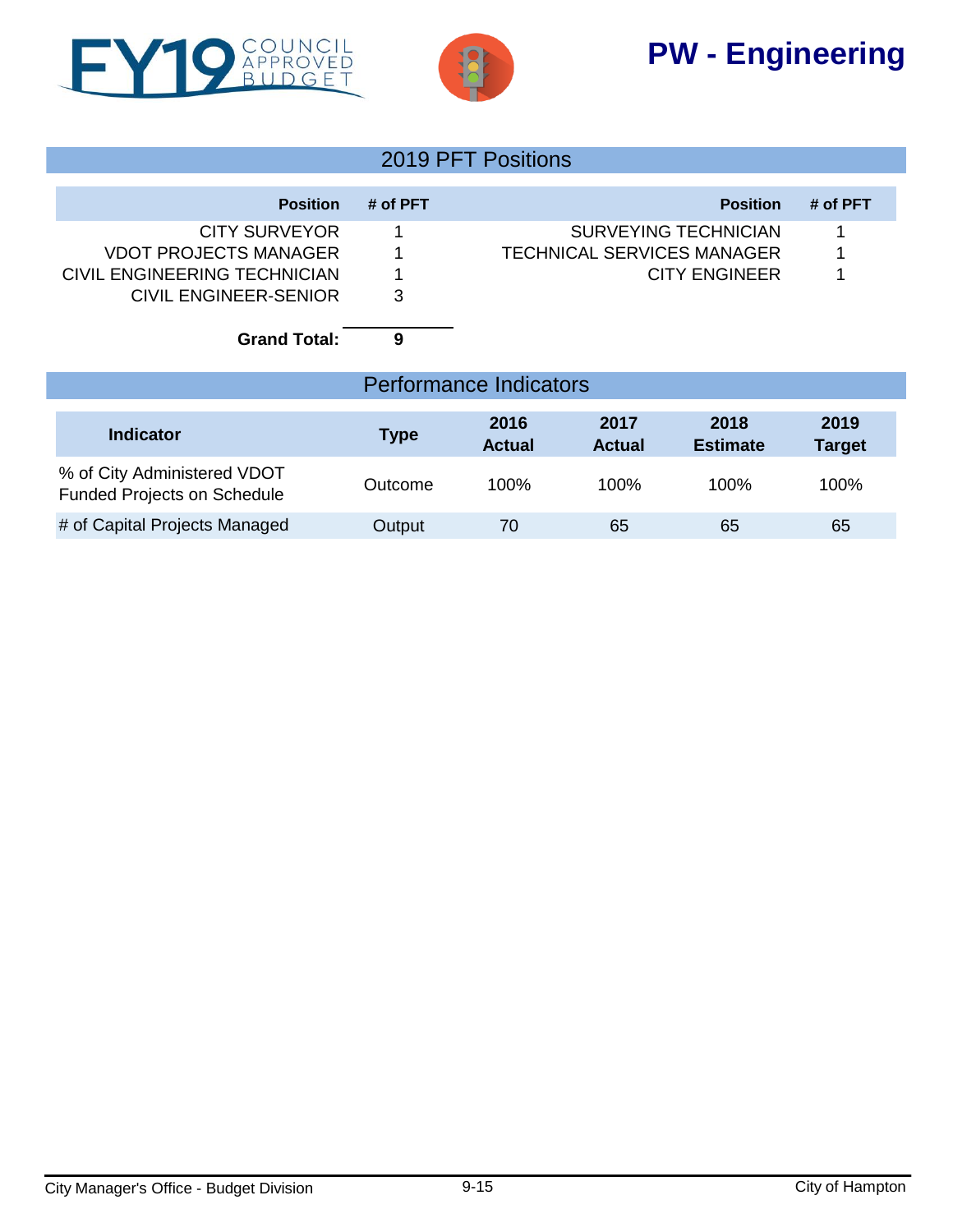



# **PW - Engineering**

# Services Breakdown and Descriptions



### **Capital Project Management \$706,671**

To provide capital project management services including project scope, design, construction management and contract administration. To ensure projects are completed on schedule, within budget and in accordance with the needs of the public and applicable City departments.

## **Fixed Cost \$27,217**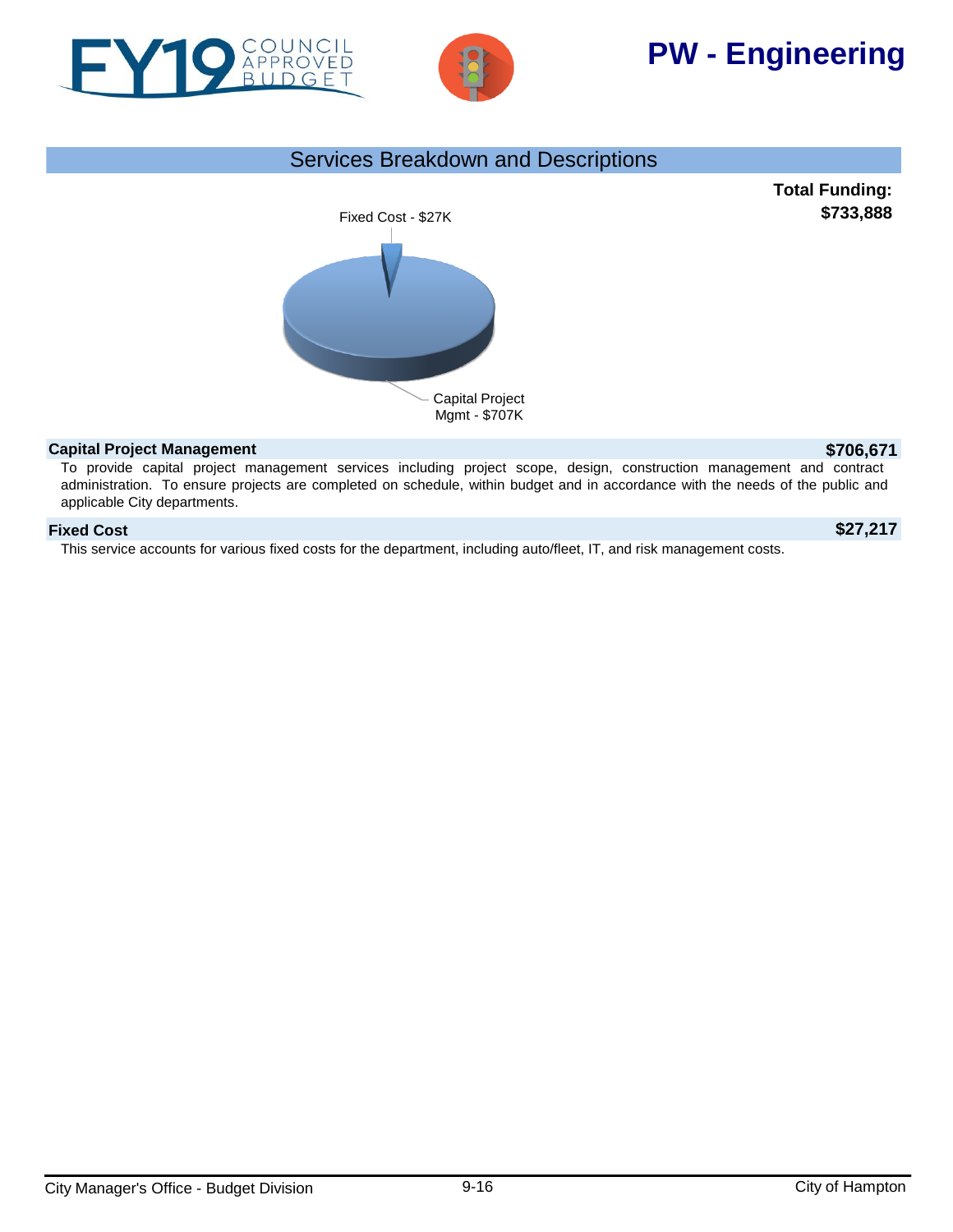<span id="page-16-0"></span>



# Mission

The mission of Facilities Management is to bring resources together in all phases of Facilities Management to provide our customers with the highest quality work environment, which lends itself to maximum productivity and efficiency that benefits the residents and employees of the City of Hampton.



|                           | Actual    | Actual    | <b>Budget</b> | Adjusted  | <b>Budget</b> | (Decrease) |
|---------------------------|-----------|-----------|---------------|-----------|---------------|------------|
| <b>Personnel Services</b> | 1.198.399 | 1.238.415 | 1,202,640     | 1.224.492 | 1.223.551     | (941)      |
| <b>Operating Expenses</b> | 3,240,606 | 3,345,362 | 3,063,405     | 3,063,405 | 3,076,002     | 12,597     |
| Capital Outlay            | 8.443     | 3.730     |               |           |               |            |
| <b>Grand Total</b>        | 4,447,448 | 4,587,507 | 4,266,045     | 4,287,897 | 4,299,553     | 11,656     |

| Permanent Full-Time (PFT) Staffing History |                |                |                       |                  |                       |                   |  |  |  |
|--------------------------------------------|----------------|----------------|-----------------------|------------------|-----------------------|-------------------|--|--|--|
|                                            | 2016           | 2017           | 2018                  | 2018             | 2019                  | lncrease /        |  |  |  |
| <b>PFT Positions</b>                       | Actual<br>29.0 | Actual<br>29.0 | <b>Budget</b><br>29.0 | Adjusted<br>29.0 | <b>Budget</b><br>29.0 | (Decrease)<br>0.0 |  |  |  |

## *Budget Note*

The FY18 Adjusted Budget includes funding for the 2% general wage increase (GWI) that was originally budgeted in Retirement and Employee Benefits. The increase in Operating Expenses is due to higher fixed costs.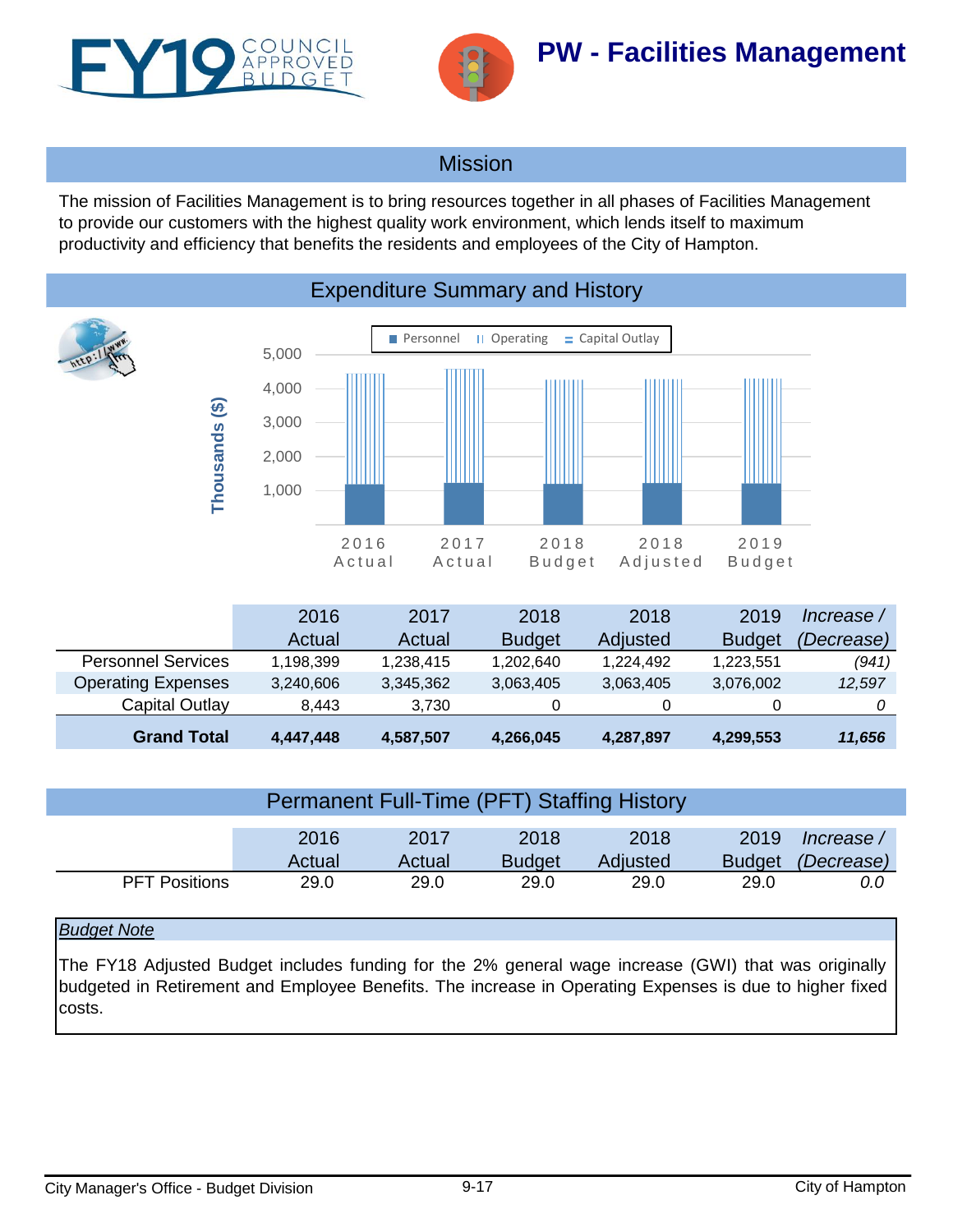

# 2019 PFT Positions

| <b>Position</b>                       | # of PFT | <b>Position</b>                 | # of PFT |
|---------------------------------------|----------|---------------------------------|----------|
| <b>FACILITIES MAINT &amp; OPER MG</b> |          | HVAC/MAINT MECH                 | 3        |
| PLUMBER-JUNIOR                        |          | HVAC DDC TECH                   |          |
| <b>CUSTODIAN</b>                      | 5        | PLUMBER-SR                      |          |
| CUSTODIAN-SENIOR                      | 3        | <b>GEN MAINTENANCE MECHANIC</b> | 2        |
| CARPENTER/MAINT MECH                  | 3        | <b>TECH MGR/FACIL MAINT</b>     |          |
| ELECTRICIAN/MAIN MECH-SENIOR          | 3        | TEAM LEADER-FIELD SERVICE       | 2        |
|                                       |          | BUILDING MONITOR/MAINT MECH     | 3        |
| <b>Grand Total:</b>                   | 29       |                                 |          |

# Performance Indicators

| <b>Indicator</b>                              | <b>Type</b> | 2016<br><b>Actual</b> | 2017<br><b>Actual</b> | 2018<br><b>Estimate</b> | 2019<br><b>Target</b> |
|-----------------------------------------------|-------------|-----------------------|-----------------------|-------------------------|-----------------------|
| Janitorial Cost per Square foot               | Efficiency  | \$0.66                | n/a                   | \$0.66                  | \$0.66                |
| Maintenance Costs per Square Foot             | Efficiency  | \$0.74                | n/a                   | \$0.72                  | \$0.72                |
| % of Work Orders Completed for fiscal<br>year | Output      | 95%                   | n/a                   | 95%                     | 95%                   |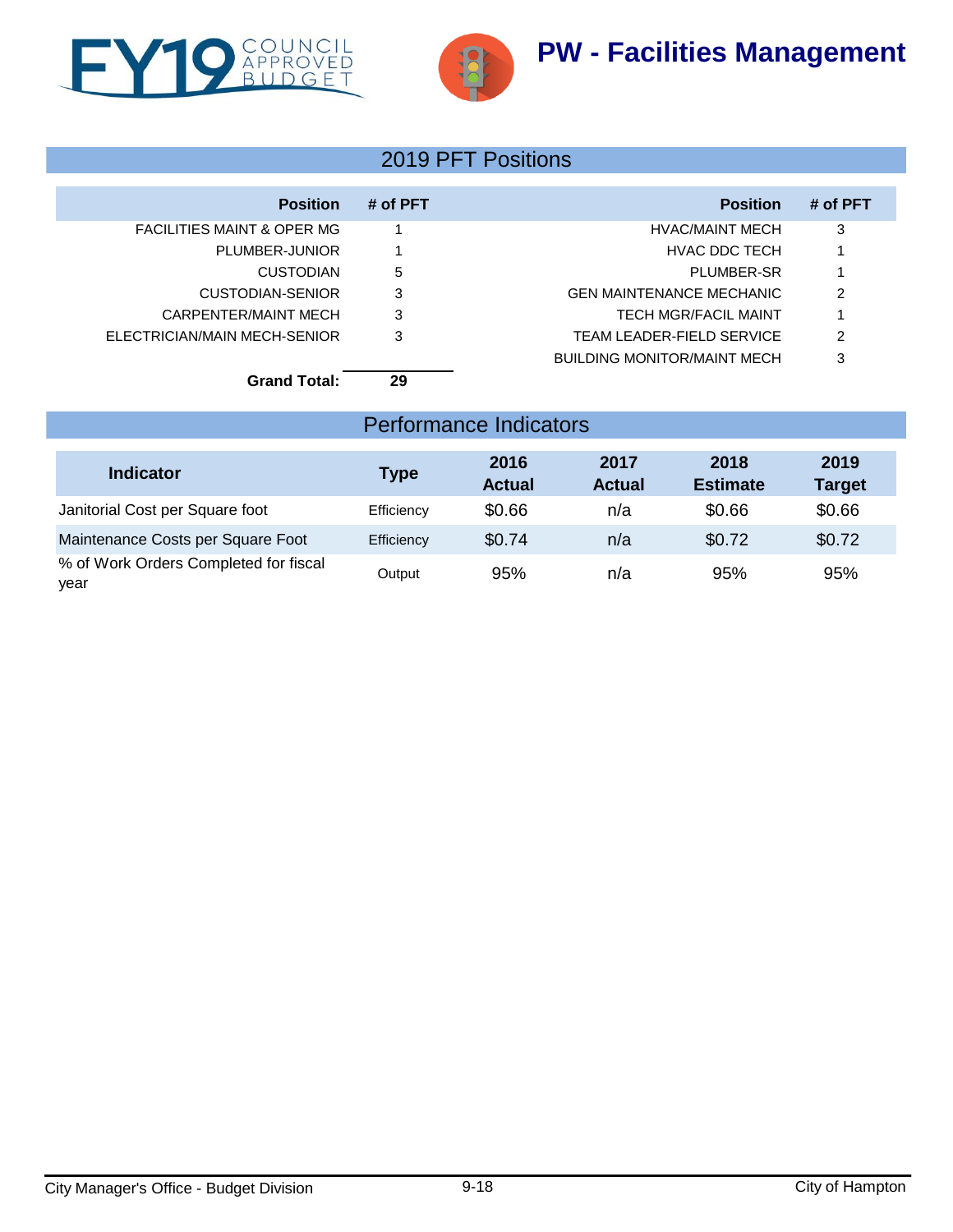



# **PW - Facilities Management**



### **Courthouse Maintenance \$134,587**

To provide management of maintenance contracts for the Courthouse Building which includes janitorial services, sprinkler systems, generator service, HVAC water treatment, pest control, elevator maintenance and inspections, fire and security monitoring and maintenance.

### **Daily Cleaning of Facilities \$410,839**

To maintain a cost effective and efficient janitorial service, that is responsive to customer expectations and provides a healthy environment.

### **Daily Maintenance of Facilities \$1,856,696**

To provide electrical, plumbing, HVAC, and carpentry maintenance and repair, contract management, security and renovation services to 85 City or public-owned buildings.

### **Utility Payments \$1,750,629**

To provide energy costs oversight and funding for the utility payments for 66 public facilities.

### **Fixed Cost \$146,802**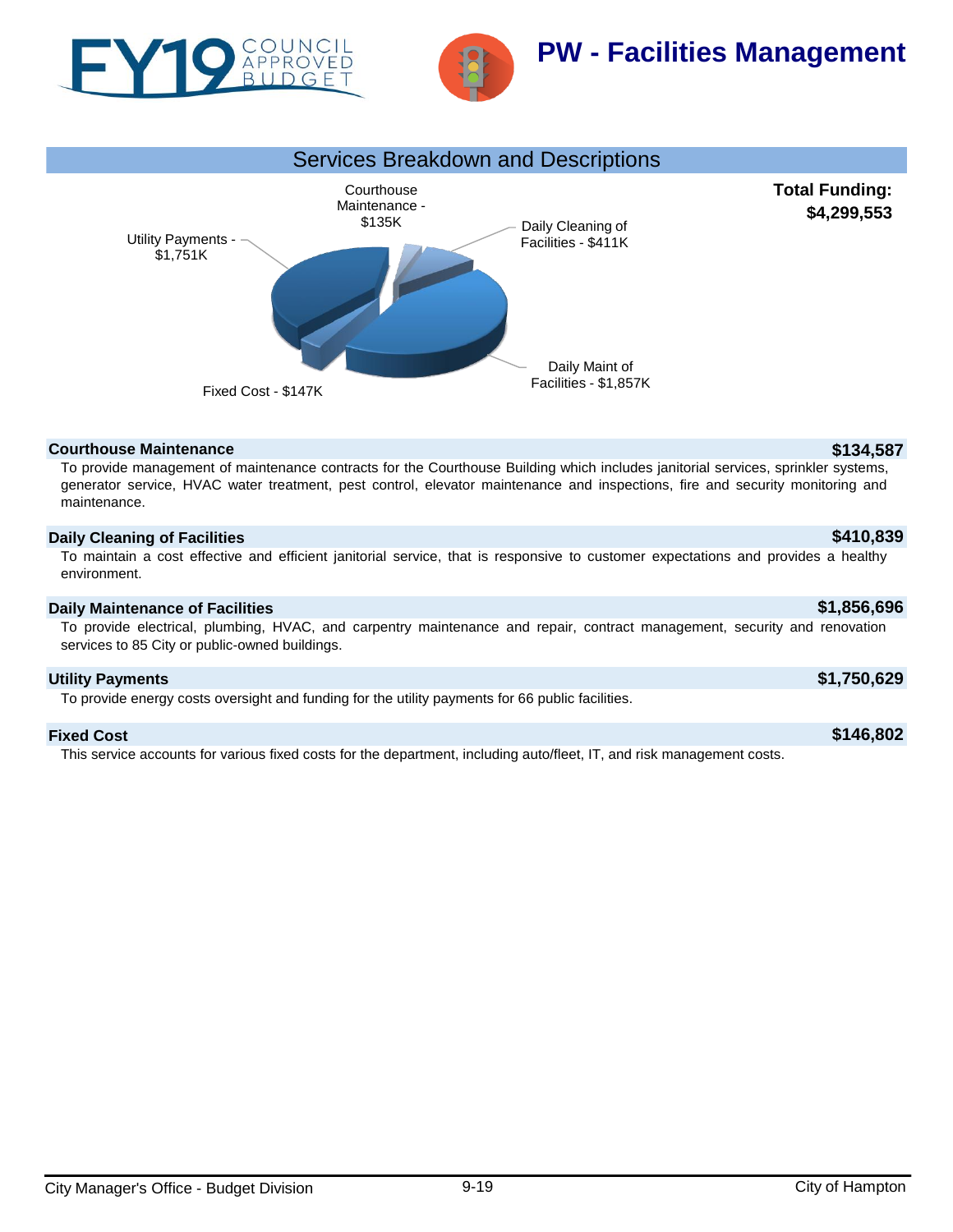<span id="page-19-0"></span>



# **PW - Parking Facilities**

# Mission

The mission of the Parking Facilities division is to effectively provide daily support and maintenance of all City owned parking garages in a cost efficient manner with special focus on safety, customer service and management oversight.



|                           | 2016    | 2017    | 2018          | 2018     | 2019          | lncrease / |
|---------------------------|---------|---------|---------------|----------|---------------|------------|
|                           | Actual  | Actual  | <b>Budget</b> | Adjusted | <b>Budget</b> | (Decrease) |
| <b>Personnel Services</b> | 31.152  | 32.784  | 31.577        | 32.225   | 32,209        | (16)       |
| <b>Operating Expenses</b> | 694,852 | 688.494 | 426,505       | 426,505  | 171.505       | (255,000)  |
| Capital Outlay            |         |         |               | O        |               |            |
| <b>Grand Total</b>        | 726,004 | 721,278 | 458,082       | 458,730  | 203,714       | (255,016)  |

| Permanent Full-Time (PFT) Staffing History |                |                |                       |                  |                       |                          |  |
|--------------------------------------------|----------------|----------------|-----------------------|------------------|-----------------------|--------------------------|--|
|                                            | 2016<br>Actual | 2017<br>Actual | 2018<br><b>Budget</b> | 2018<br>Adjusted | 2019<br><b>Budget</b> | Increase /<br>(Decrease) |  |
| <b>PFT Positions</b>                       | 1. $\Omega$    | 1. $\Omega$    | 1.0                   |                  | 1. $\Omega$           | 0.0                      |  |

## *Budget Note*

The FY18 Adjusted Budget includes funding for the 2% general wage increase (GWI) that was originally budgeted in Retirement and Employee Benefits. The decrease in Operating Expenses results from budget savings related to the Harbour Center Garage lease that ended in December 2017.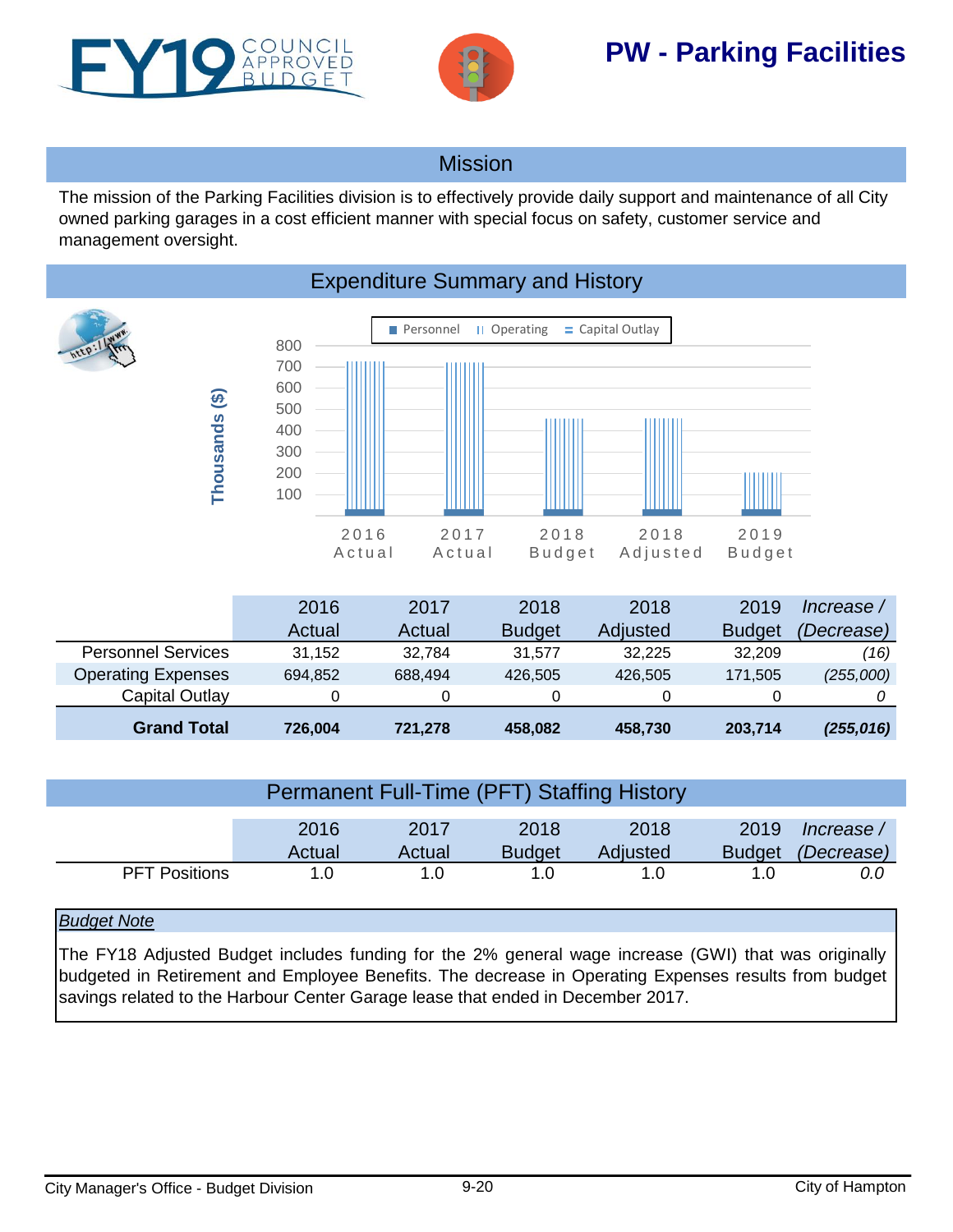



# **PW - Parking Facilities**

| 2019 PFT Positions                      |             |                               |                       |                         |                       |  |
|-----------------------------------------|-------------|-------------------------------|-----------------------|-------------------------|-----------------------|--|
| <b>Position</b>                         | # of PFT    |                               |                       |                         |                       |  |
| <b>BUILDING MONITOR/MAINT MECH</b>      | 1           |                               |                       |                         |                       |  |
| <b>Grand Total:</b>                     |             |                               |                       |                         |                       |  |
|                                         |             | <b>Performance Indicators</b> |                       |                         |                       |  |
| <b>Indicator</b>                        | <b>Type</b> | 2016<br><b>Actual</b>         | 2017<br><b>Actual</b> | 2018<br><b>Estimate</b> | 2019<br><b>Target</b> |  |
| Security Cost Provided as a % of Budget | Efficiency  | 5%                            | 5%                    | 5%                      | 10%                   |  |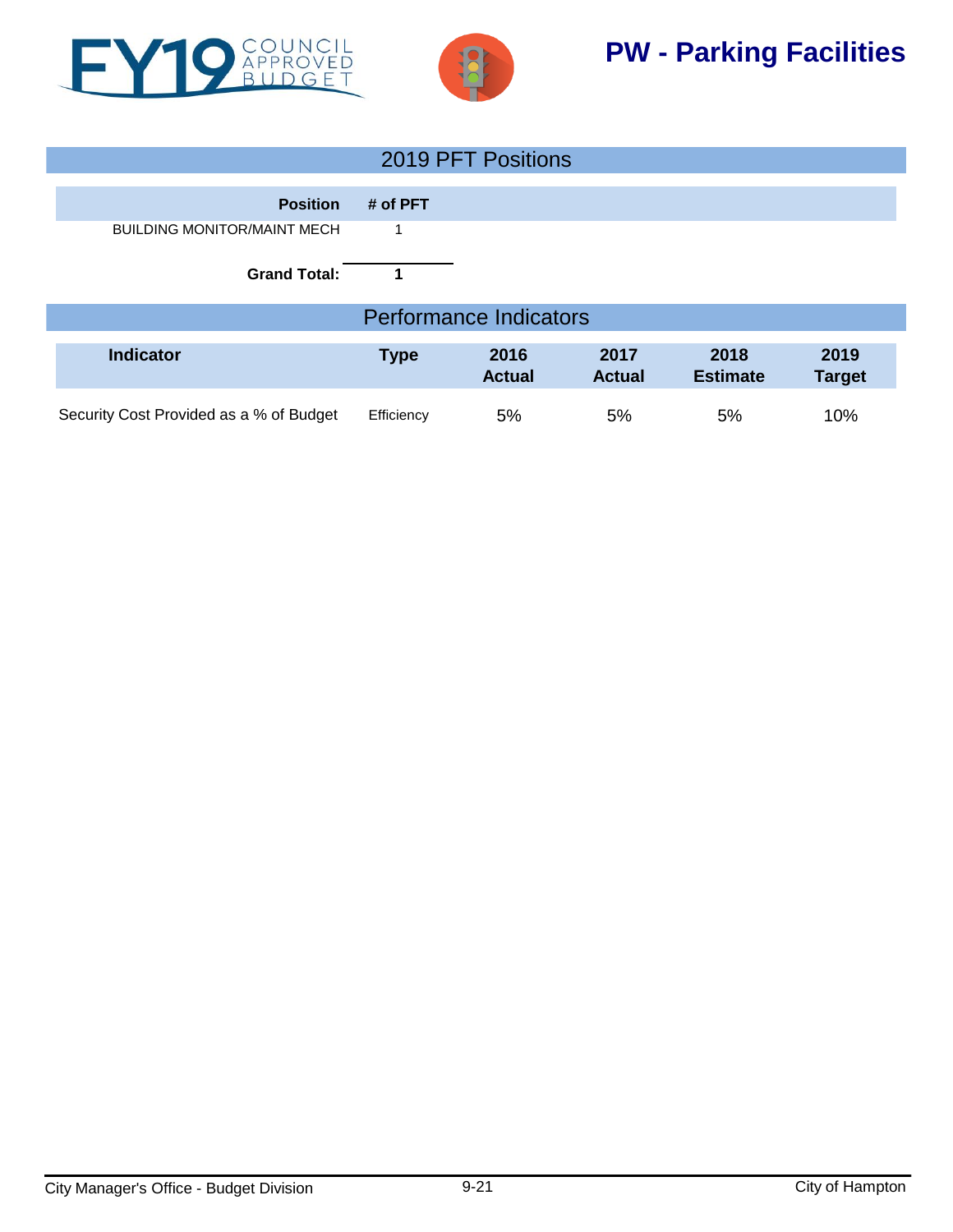



# **PW - Parking Facilities**

# Services Breakdown and Descriptions

**Total Funding: \$203,714**



## **Operation of Parking Facilities \$203,714**

To provide daily maintenance, cleaning, security and attendants in the Settlers Landing Parking Garage.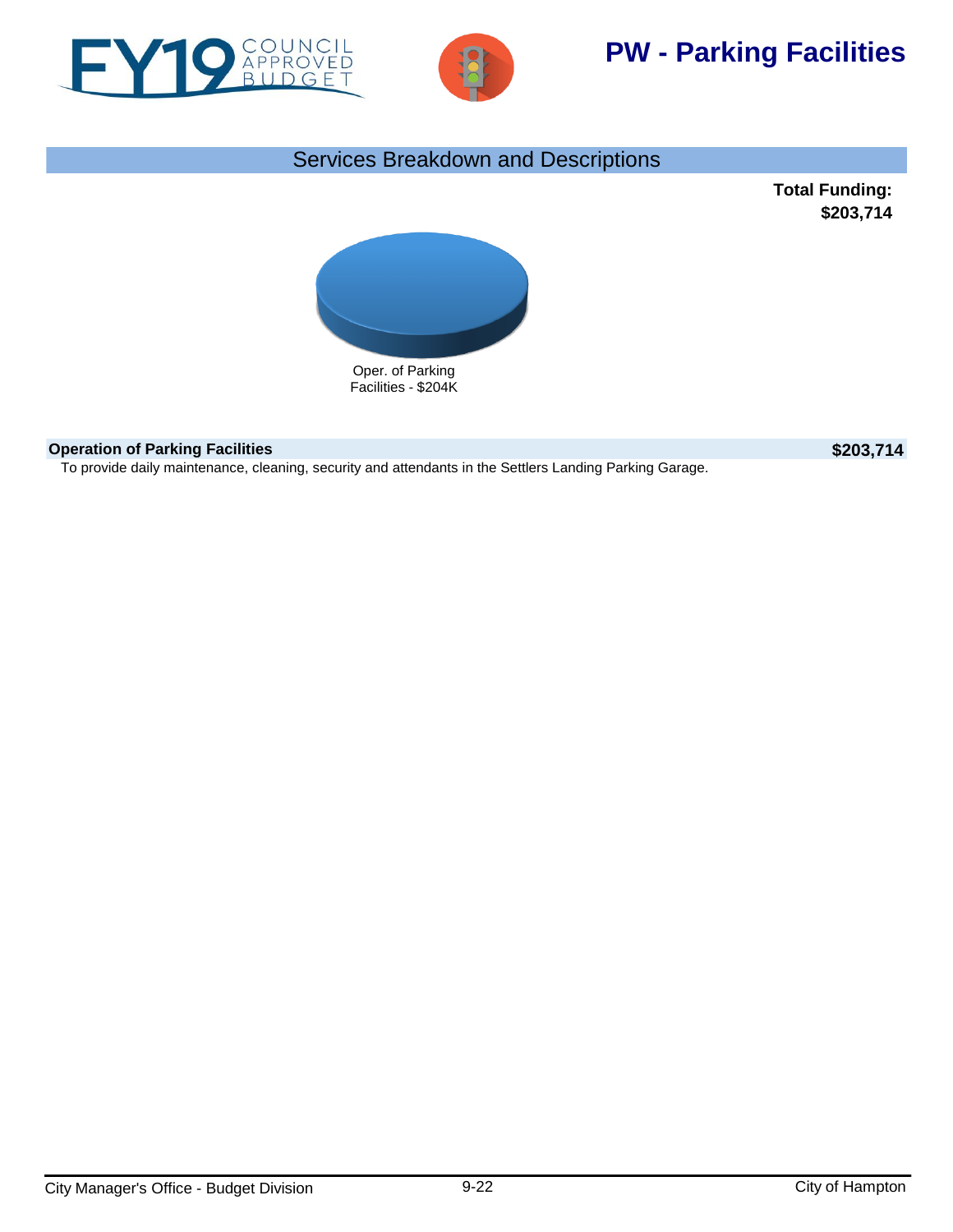<span id="page-22-0"></span>



# **PW - Streets and Roads**

# Mission

The mission of the Street Division is to maintain the streets right of way in order to provide safe travel for vehicular and pedestrian traffic by delivering responsive and effective management and maintenance of city streets, sidewalks, bridges, street sweeping, snow and ice control.



|                           | 2016      | 2017      | 2018          | 2018      | 2019          | lncrease / |
|---------------------------|-----------|-----------|---------------|-----------|---------------|------------|
|                           | Actual    | Actual    | <b>Budget</b> | Adjusted  | <b>Budget</b> | (Decrease) |
| <b>Personnel Services</b> | 892.099   | 906.516   | 1,113,549     | 1,130,768 | 1,185,786     | 55,018     |
| <b>Operating Expenses</b> | 924.366   | 1,201,824 | 1,194,136     | 1,194,136 | 1,455,580     | 261,444    |
| Capital Outlay            | 209.832   | 78.981    | 211.534       | 211.534   | 211.534       |            |
| <b>Grand Total</b>        | 2,026,297 | 2,187,321 | 2,519,219     | 2,536,438 | 2,852,900     | 316,462    |

| <b>Permanent Full-Time (PFT) Staffing History</b> |                |                |                       |                  |                       |                          |  |
|---------------------------------------------------|----------------|----------------|-----------------------|------------------|-----------------------|--------------------------|--|
|                                                   | 2016<br>Actual | 2017<br>Actual | 2018<br><b>Budget</b> | 2018<br>Adjusted | 2019<br><b>Budget</b> | Increase /<br>(Decrease) |  |
| <b>PFT Positions</b>                              | 31.0           | 31.0           | 31.0                  | 31.0             | 31.0                  | 0.0                      |  |

## *Budget Note*

The FY18 Adjusted Budget includes funding for the 2% general wage increase (GWI) that was originally budgeted in Retirement and Employee Benefits. The increase in Personnel Services is attributed to filling multiple vacancies at salary rates higher than the minimum of the pay scale along with some position reclassifications. The increase in Operating Expenses is due to higher fixed costs, primarily associated with higher maintenance and repair costs. These increases are supported with VDOT street maintenance revenues.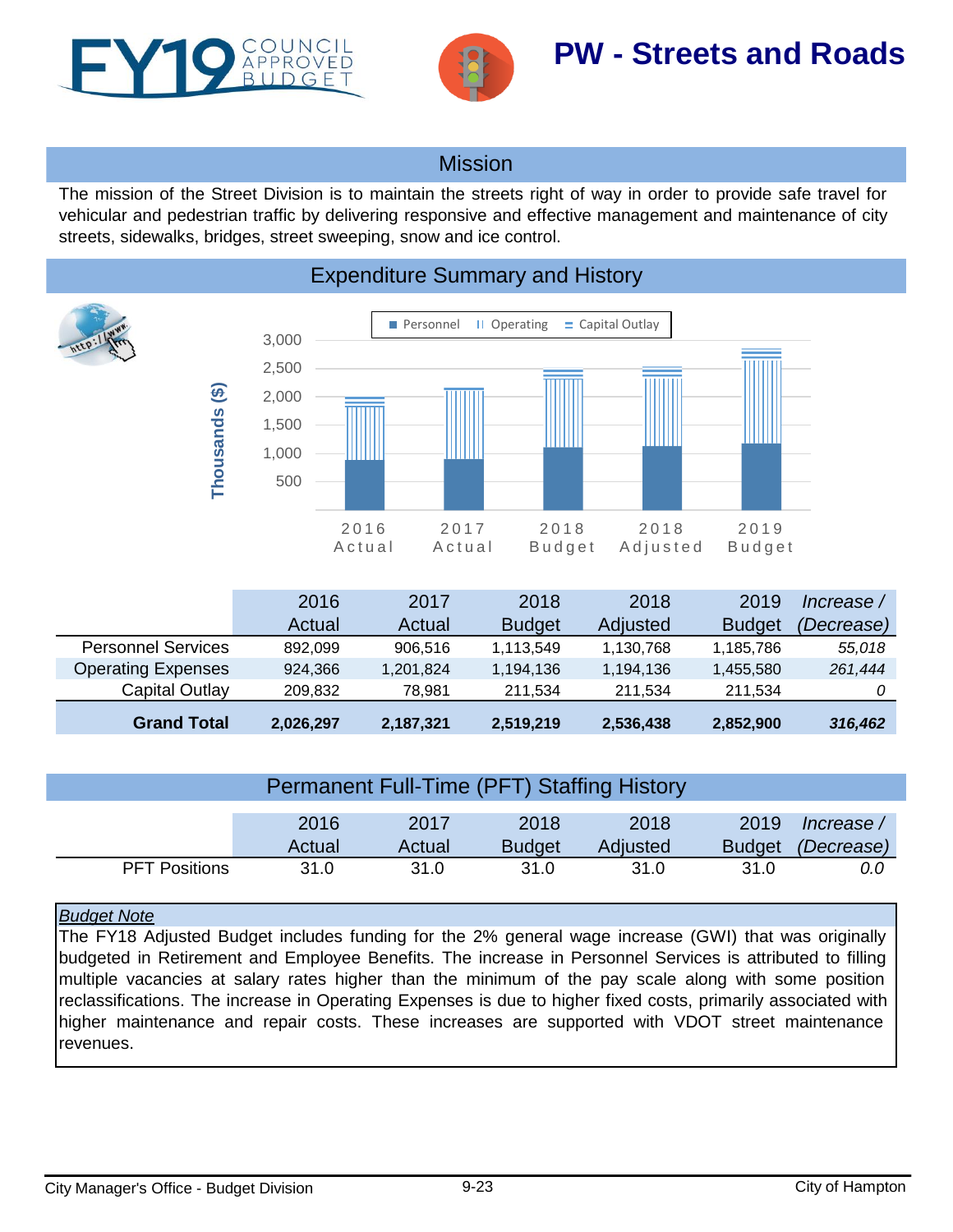# **PW - Streets and Roads**





# 2019 PFT Positions

| <b>Position</b>                | # of PFT | <b>Position</b>              | # of PFT |
|--------------------------------|----------|------------------------------|----------|
| STREETS & BRIDGES TECH TRAINEE | 4        | EQUIP OPER V                 | 4        |
| SUPT BRIDGE/STREET OPER        |          | EQUIP OPER II                | 2        |
| STREETS CONSTRUCTION INSPECTOR | 4        | EQUIP OPER III               | 2        |
| PERMIT COORDINATOR             |          | <b>CONCRETE FINISHER III</b> | 2        |
| BRIDGE & STREET TEAM LEADER    | 3        | ACCOUNTANT-SENIOR VDOT       |          |
| TRANS CONST PROJ COORDINATOR   |          | CONCRETE FINISHER II         |          |
| FOUIP OPER IV                  | 3        | INFRA CONST PROJECT TEAM LDR | 2        |

**Grand Total: 31**

| <b>Indicator</b>                                                                    | <b>Type</b> | 2016<br><b>Actual</b> | 2017<br><b>Actual</b> | 2018<br><b>Estimate</b> | 2019<br><b>Target</b> |
|-------------------------------------------------------------------------------------|-------------|-----------------------|-----------------------|-------------------------|-----------------------|
| Arterial Pavement Condition Rating (higher<br>"Pavement Condition Index" is better) | Output      | N/A                   | N/A                   | 35%                     | 40%                   |
| Install/Repair Sidewalks (Linear Feet)                                              | Output      | 16,000                | 7,400                 | 4,052                   | 4,052                 |
| # of Complete State Bridge Inspections                                              | Output      | 26                    | 23                    | 22                      | 22                    |
| Pavement Patching (# of Potholes patched)                                           | Output      | 4,718                 | 4,000                 | 3,900                   | 3,900                 |
| Roadway Surface Paving (Tons)                                                       | Output      | 50,000                | 60,495                | 45,000                  | 45,000                |
| Street Sweeping /Debris Removal (Tons)                                              | Output      | 2,806                 | 2,591                 | 2,500                   | 2,500                 |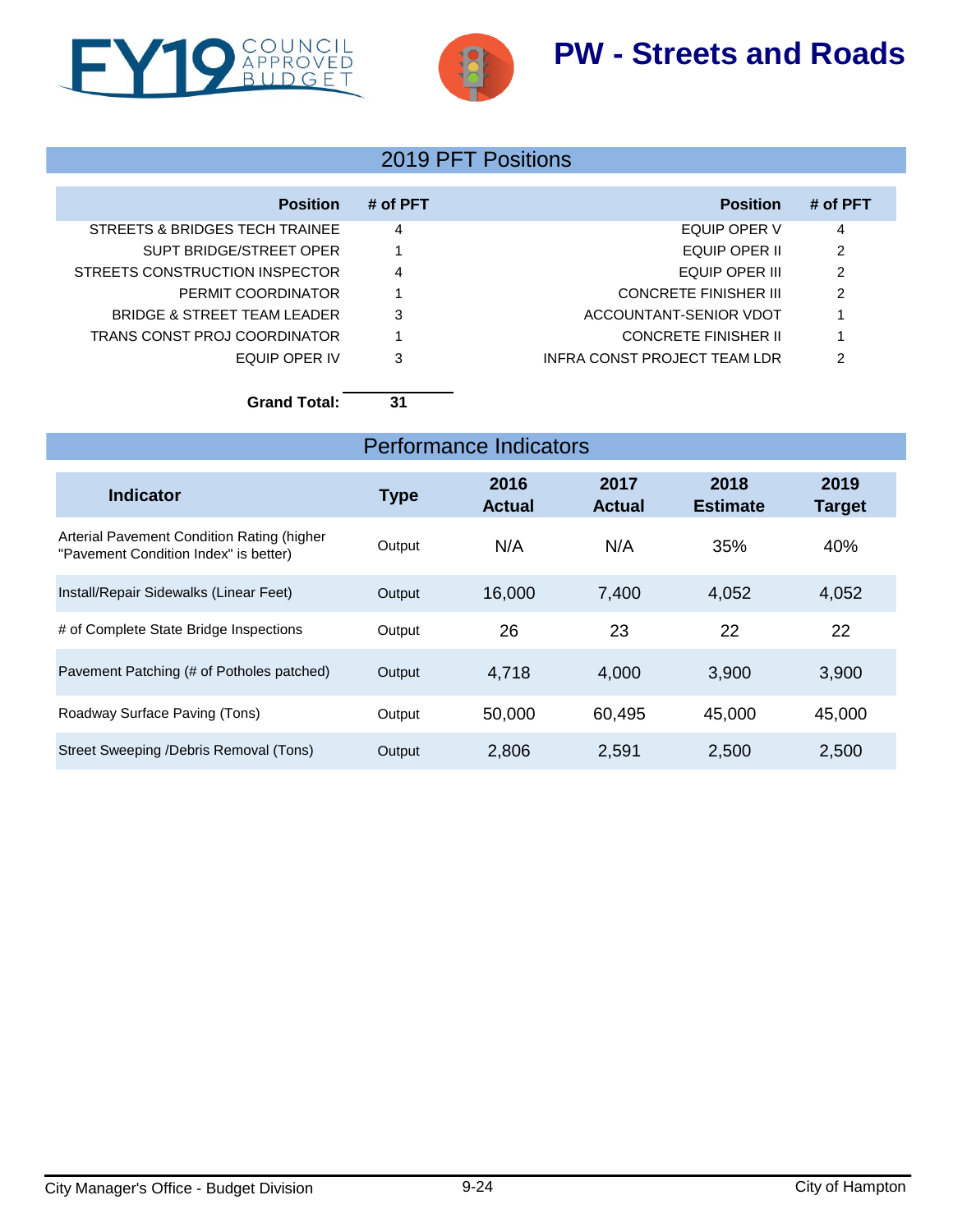



# **PW - Streets and Roads**



### **Curb & Sidewalk Rehabilitation \$462,033**

Perform maintenance and repair to curbs, sidewalks, driveway aprons, handicap ramps, concrete parking pads, and concrete roadways throughout the City. Perform emergency snow and debris removal to ensure city streets remain open and passable.

### **Inspect/Repair Bridges \$214,239**

To meet VDOT requirements for inspections and repairs of all bridges within the City. Report identifiable defects and take action to correct the problem. To respond to emergency snow and ice conditions and ensure usability of bridges at all times to maintain traffic flow integrity throughout the City.

### **Right-of-Way Inspections \$603,611**

Inspection of all work performed within the City right-of-way to insure work conforms to city standards and construction specifications. Inspect new subdivision construction to insure erosion and sediment control rules are followed and all infrastructure to be turned over to the City are constructed to City standards. Perform emergency snow and debris removal to insure city streets remain open and passable.

### **Street Rehabilitation \$665,076**

To ensure safe and passable roadways within the City by providing mill and overlay of streets as needed to extend the life of existing roadways, to respond to emergency snow and ice conditions, and to continue the goal to ensure citizens satisfaction rating of 80% or higher is maintained.

## **Fixed Cost \$907,941**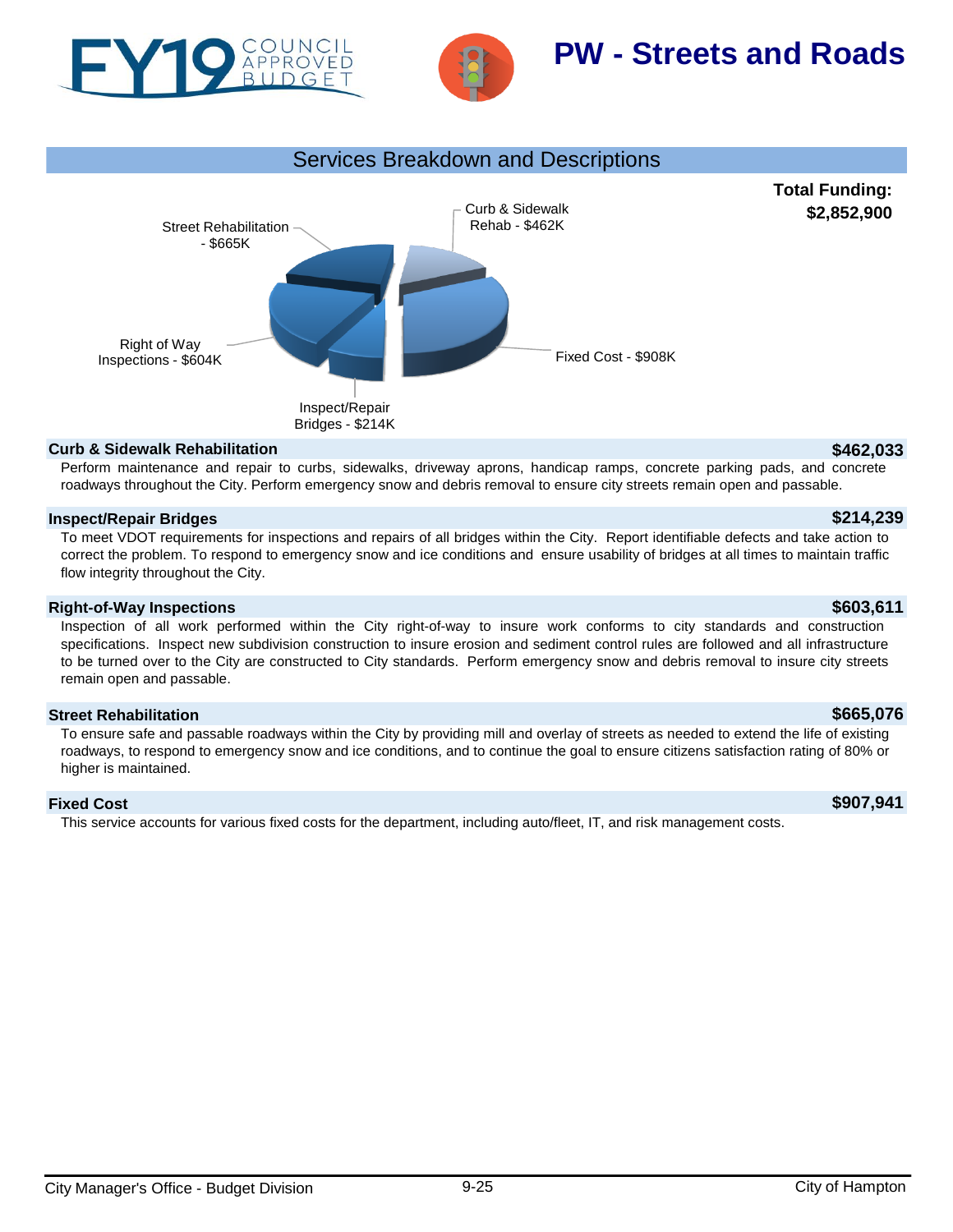<span id="page-25-0"></span>



# **PW - Traffic Engineering**

# Mission

The mission of the Traffic Engineering and Operations Division is to provide professional traffic engineering services and maintenance services for a safe and efficient local transportation system for the movement of people and goods.



|                           | 2016      | 2017      | 2018          | 2018      | 2019          | Increase / |
|---------------------------|-----------|-----------|---------------|-----------|---------------|------------|
|                           | Actual    | Actual    | <b>Budget</b> | Adjusted  | <b>Budget</b> | (Decrease) |
| <b>Personnel Services</b> | 519.108   | 516.410   | 577.509       | 585.950   | 588.735       | 2,785      |
| <b>Operating Expenses</b> | 2,342,523 | 2,406,395 | 2,470,264     | 2,470,264 | 2,603,189     | 132,925    |
| Capital Outlay            | 1.612     | 5.763     | 0             | 0         |               |            |
| <b>Grand Total</b>        | 2,863,243 | 2,928,568 | 3,047,773     | 3,056,214 | 3,191,924     | 135,710    |

| <b>Permanent Full-Time (PFT) Staffing History</b> |        |        |               |          |               |            |  |
|---------------------------------------------------|--------|--------|---------------|----------|---------------|------------|--|
|                                                   |        |        |               |          |               |            |  |
|                                                   |        |        |               |          |               |            |  |
|                                                   | 2016   | 2017   | 2018          | 2018     | 2019          | Increase / |  |
|                                                   |        |        |               |          |               |            |  |
|                                                   | Actual | Actual | <b>Budget</b> | Adjusted | <b>Budget</b> | (Decrease) |  |
| <b>PFT Positions</b>                              | 17.0   | 17.0   | 16.0          | 16.0     | 17.0          | 1.0        |  |

## *Budget Note*

The FY18 Adjusted Budget includes funding for the 2% general wage increase (GWI) that was originally budgeted in Retirement and Employee Benefits. The net increase in Personnel Services is attributed to the addition of one (1) Traffic Signal Electronic Technician position added in 2018 to increase resources to maintain the City's traffic management system infrastructure, offset by vacant positions being filled at salaries lower than the incumbents. The increase in Operating Expenses is due to higher fixed costs, as well as, additional funds (\$100K) for expanded public safety street lighting program.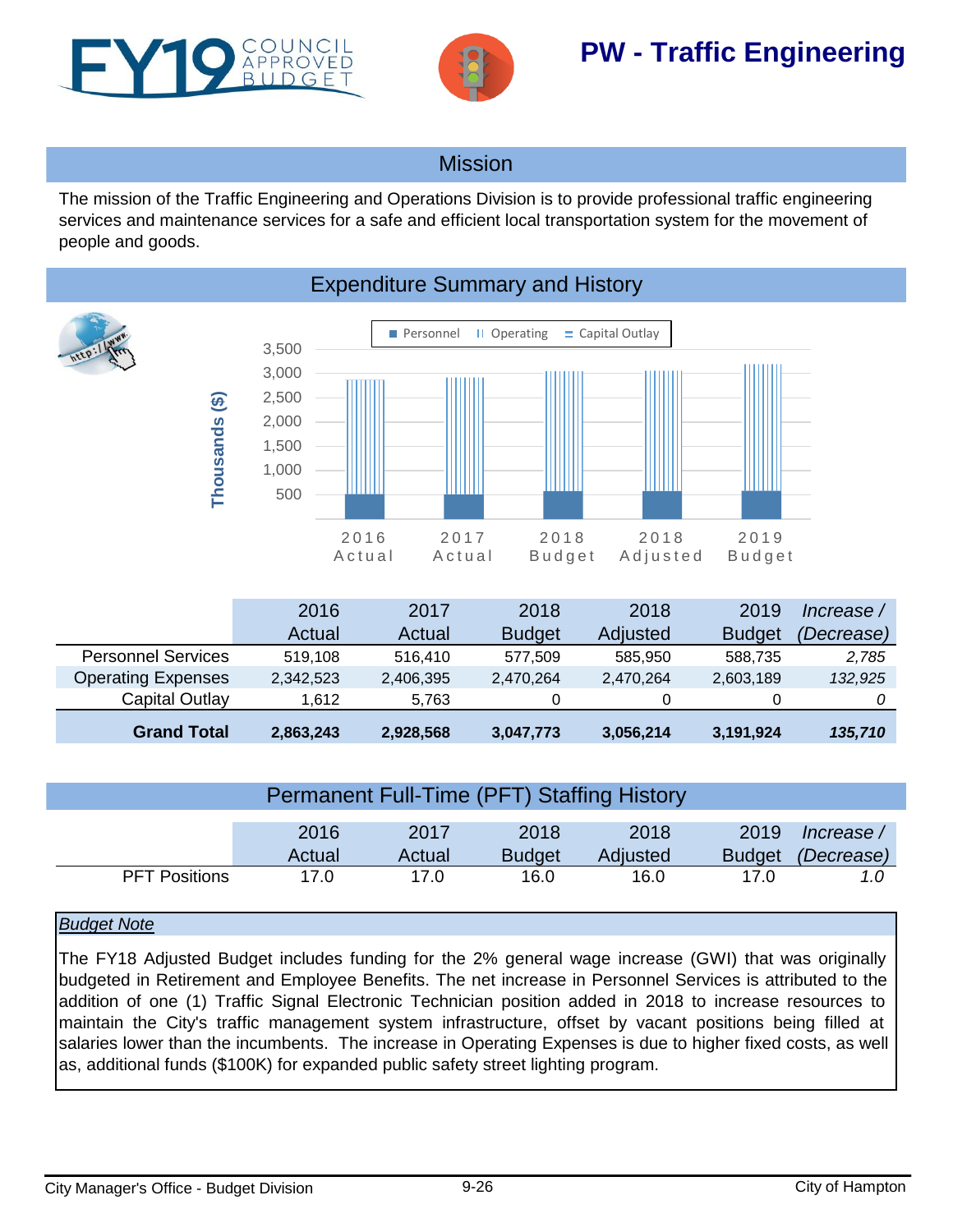# **PW - Traffic Engineering**





# 2019 PFT Positions

| <b>Position</b>                | # of PFT | <b>Position</b>                       | # of PFT |
|--------------------------------|----------|---------------------------------------|----------|
| OFFICE SPECIALIST-SENIOR       |          | TRAFFIC OPERATION COORDINATOR         |          |
| <b>TRANSPORTATION ENGINEER</b> |          | SIGN AND STRIPING TEAM LEADER         | 3        |
| TRAFFIC SIGNAL TEAM LEADER     |          | SIGN AND STRIPING TECHNICIAN          | 3        |
| TRANSPORTATION ENG TECHNICIAN  | 2        | TRAFFIC SIGNAL ELECTRICIAN            |          |
| TRAFFIC MAINT TFAM LEADER      |          | <b>TRAFFIC SIGNAL ELECTRONIC TECH</b> | 3        |
|                                |          |                                       |          |

**Grand Total: 17**

| <b>Performance Indicators</b>         |             |                       |                       |                         |                       |  |
|---------------------------------------|-------------|-----------------------|-----------------------|-------------------------|-----------------------|--|
| <b>Indicator</b>                      | <b>Type</b> | 2016<br><b>Actual</b> | 2017<br><b>Actual</b> | 2018<br><b>Estimate</b> | 2019<br><b>Target</b> |  |
| Reported # of Streetlight Outages     | Explanatory | 2,236                 | 2,346                 | 2,500                   | 2,500                 |  |
| Linear Feet Pavement Markings Painted | Output      | 1,145,917             | 1,368,702             | 1,200,000               | 1,200,000             |  |
| # of Traffic Signs Installed/Repaired | Output      | 11,680                | 12,640                | 14,000                  | 14,000                |  |